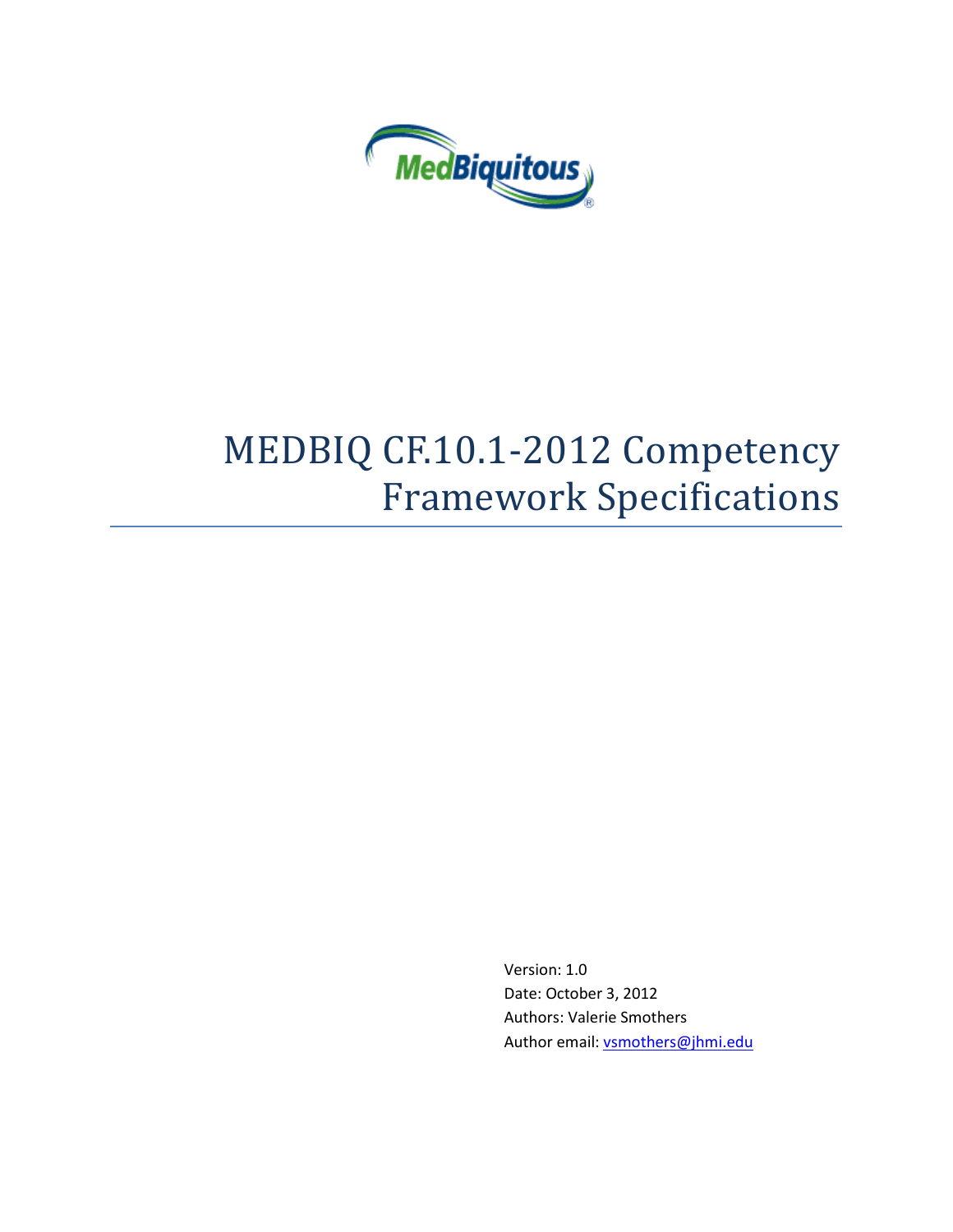# **Version History**

| Version<br>No. | Date           | <b>Changed By</b> | <b>Changes Made</b> |
|----------------|----------------|-------------------|---------------------|
| $1.0\,$        | 3 October 2012 |                   |                     |
|                |                |                   |                     |
|                |                |                   |                     |
|                |                |                   |                     |
|                |                |                   |                     |
|                |                |                   |                     |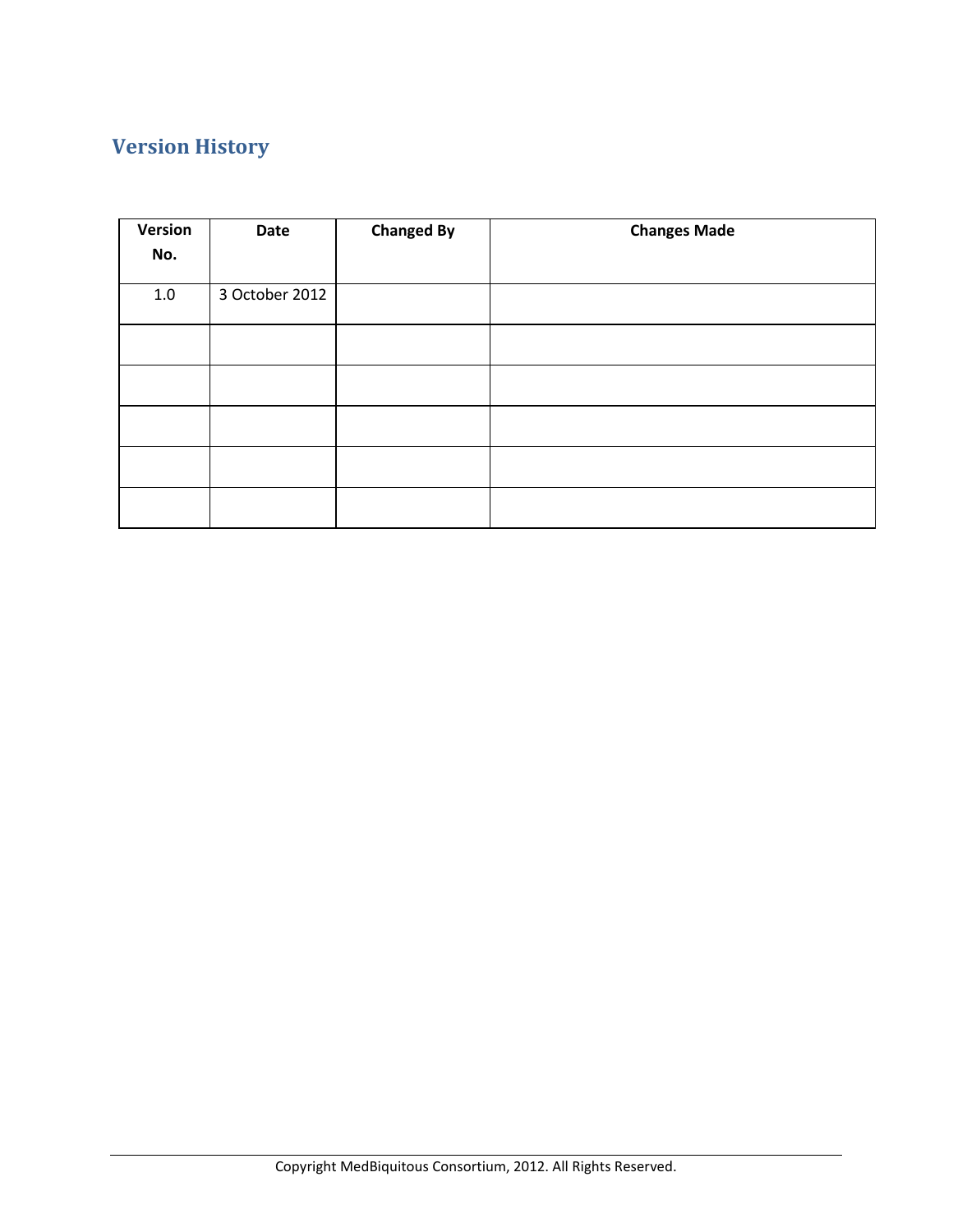# **MedBiquitous Consortium XML Public License and Terms of Use**

MedBiquitous XML (including schemas, specifications, sample documents, Web services description files, and related items) is provided by the copyright holders under the following license. By obtaining, using, and or copying this work, you (the licensee) agree that you have read, understood, and will comply with the following terms and conditions.

The Consortium hereby grants a perpetual, non-exclusive, non-transferable, license to copy, use, display, perform, modify, make derivative works of, and develop the MedBiquitous XML for any use and without any fee or royalty, provided that you include the following on ALL copies of the MedBiquitous XML or portions thereof, including modifications, that you make.

- 1. Any pre-existing intellectual property disclaimers, notices, or terms and conditions. If none exist, the following notice should be used: "Copyright © [date of XML release] MedBiquitous Consortium. All Rights Reserved. http://www.medbiq.org"
- 2. Notice of any changes or modification to the MedBiquitous XML files.
- 3. Notice that any user is bound by the terms of this license and reference to the full text of this license in a location viewable to users of the redistributed or derivative work.

In the event that the licensee modifies any part of the MedBiquitous XML, it will not then represent to the public, through any act or omission, that the resulting modification is an official specification of the MedBiquitous Consortium unless and until such modification is officially adopted.

THE CONSORTIUM MAKES NO WARRANTIES OR REPRESENTATIONS, EXPRESS OR IMPLIED, WITH RESPECT TO ANY COMPUTER CODE, INCLUDING SCHEMAS, SPECIFICATIONS, SAMPLE DOCUMENTS, WEB SERVICES DESCRIPTION FILES, AND RELATED ITEMS. WITHOUT LIMITING THE FOREGOING, THE CONSORTIUM DISCLAIMS ANY IMPLIED WARRANTIES OF MERCHANTABILITY OR FITNESS FOR A PARTICULAR PURPOSE AND ANY WARRANTY, EXPRESS OR IMPLIED, AGAINST INFRINGEMENT BY THE MEDBIQUITOUS XML OF ANY THIRD PARTY PATENTS, TRADEMARKS, COPYRIGHTS OR OTHER RIGHTS. THE LICENSEE AGREES THAT ALL COMPUTER CODES OR RELATED ITEMS PROVIDED SHALL BE ACCEPTED BY LICENSEE "AS IS". THUS, THE ENTIRE RISK OF NON-PERFORMANCE OF THE MEDBIQUITOUS XML RESTS WITH THE LICENSEE WHO SHALL BEAR ALL COSTS OF ANY SERVICE, REPAIR OR CORRECTION.

IN NO EVENT SHALL THE CONSORTIUM OR ITS MEMBERS BE LIABLE TO THE LICENSEE OR ANY OTHER USER FOR DAMAGES OF ANY NATURE, INCLUDING, WITHOUT LIMITATION, ANY GENERAL, DIRECT, INDIRECT, INCIDENTAL, CONSEQUENTIAL, OR SPECIAL DAMAGES, INCLUDING LOST PROFITS, ARISING OUT OF ANY USE OF MEDBIQUITOUS XML.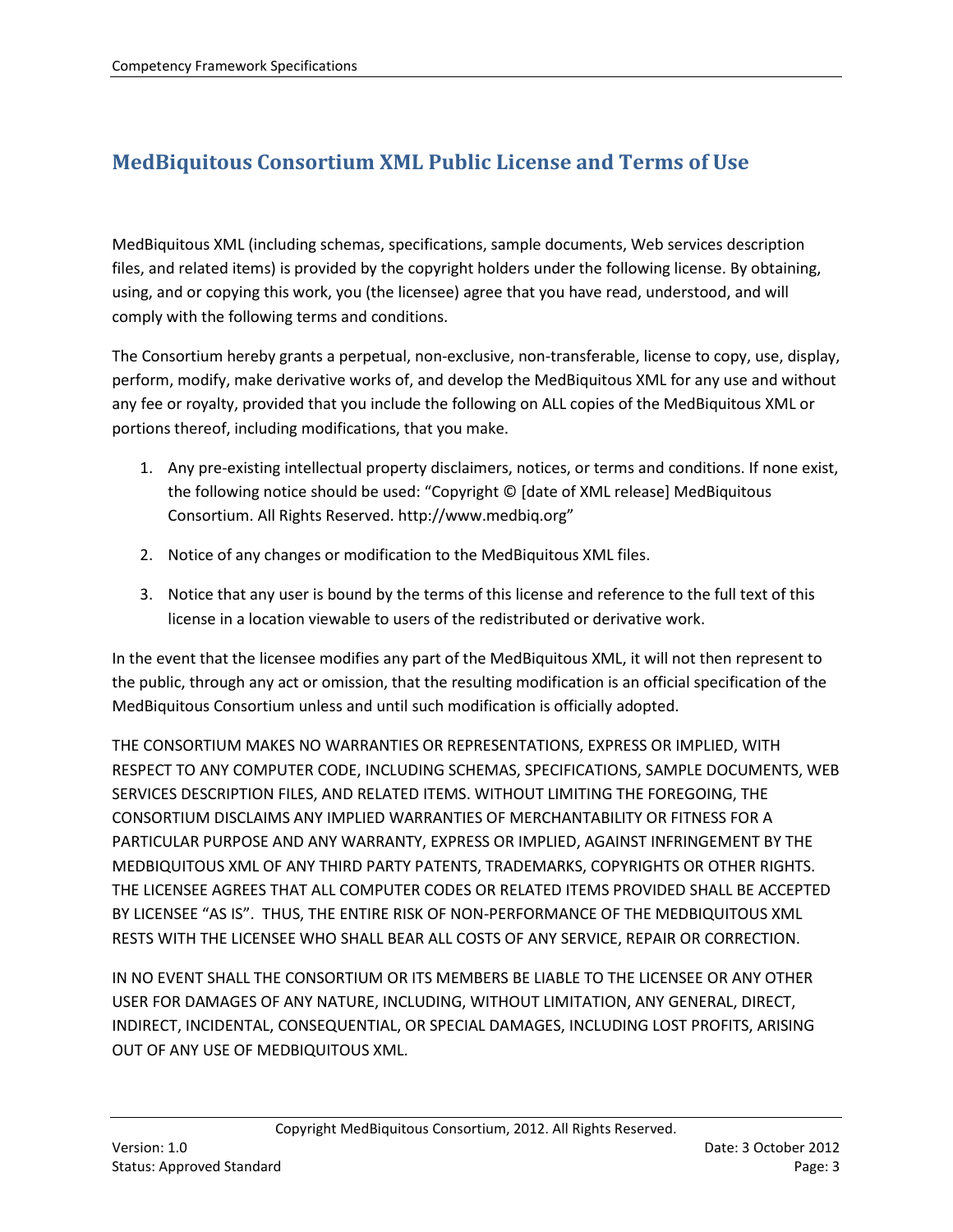LICENSEE SHALL INDEMNIFY THE CONSORTIUM AND EACH OF ITS MEMBERS FROM ANY LOSS, CLAIM, DAMAGE OR LIABILITY (INCLUDING, WITHOUT LIMITATION, PAYMENT OF ATTORNEYS' FEES AND COURT COSTS) ARISING OUT OF MODIFICATION OR USE OF THE MEDBIQUITOUS XML OR ANY RELATED CONTENT OR MATERIAL BY LICENSEE.

LICENSEE SHALL NOT OBTAIN OR ATTEMPT TO OBTAIN ANY PATENTS, COPYRIGHTS OR OTHER PROPRIETARY RIGHTS WITH RESPECT TO THE MEDBIQUITOUS XML.

THIS LICENSE SHALL TERMINATE AUTOMATICALLY IF LICENSEE VIOLATES ANY OF ITS TERMS AND CONDITIONS.

The name and trademarks of the MedBiquitous Consortium and its members may NOT be used in advertising or publicity pertaining to MedBiquitous XML without specific, prior written permission. Title to copyright in MedBiquitous XML and any associated documentation will at all times remain with the copyright holders.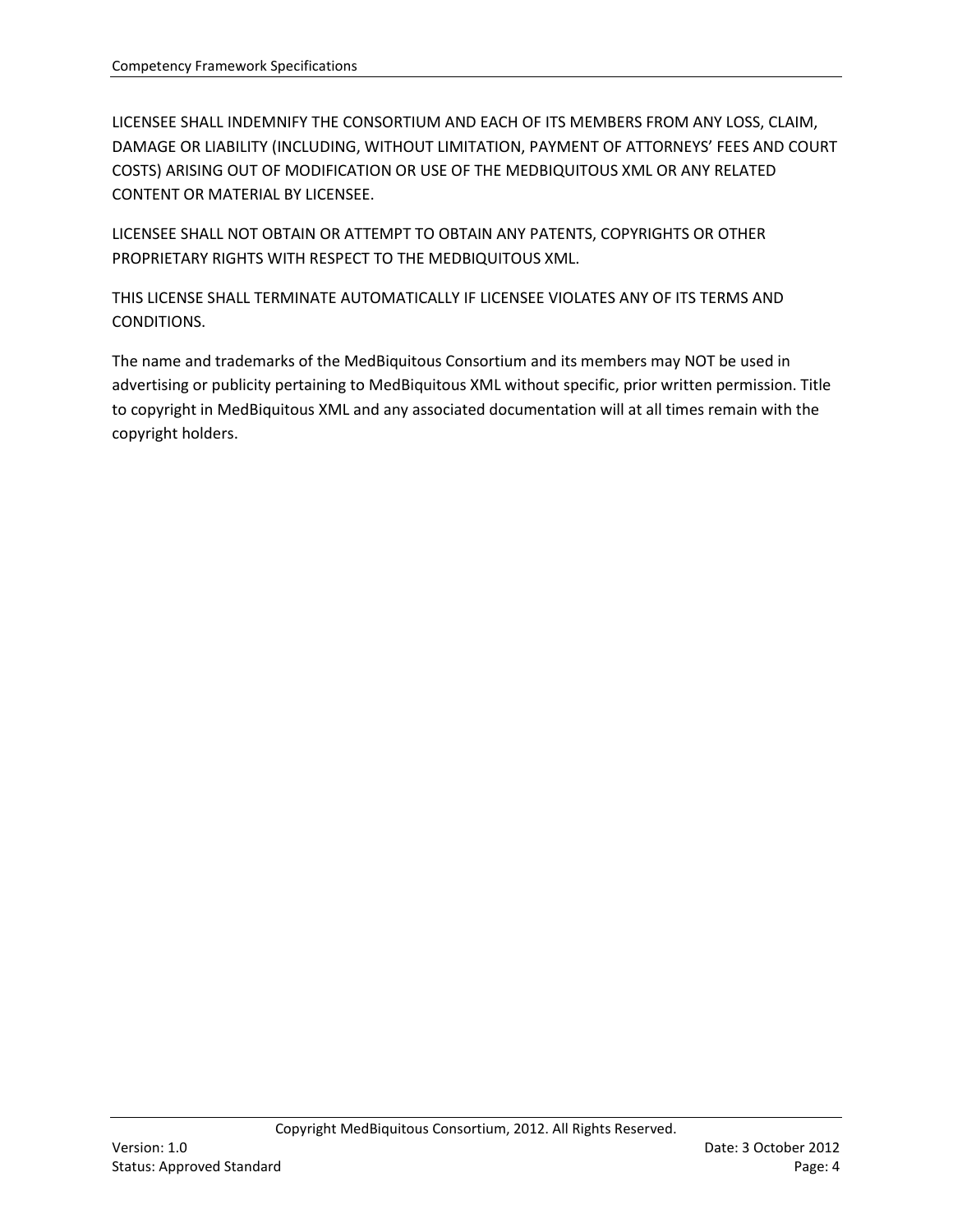# **Table of Contents**

| $\mathbf{1}$    |     |  |
|-----------------|-----|--|
| 2               |     |  |
| 3               |     |  |
| 4               |     |  |
|                 | 4.1 |  |
| 5               |     |  |
| 6               |     |  |
| 7               |     |  |
| 8               |     |  |
|                 | 8.1 |  |
|                 | 8.2 |  |
|                 | 8.3 |  |
|                 | 8.4 |  |
|                 | 8.5 |  |
| 9               |     |  |
| 10 <sup>1</sup> |     |  |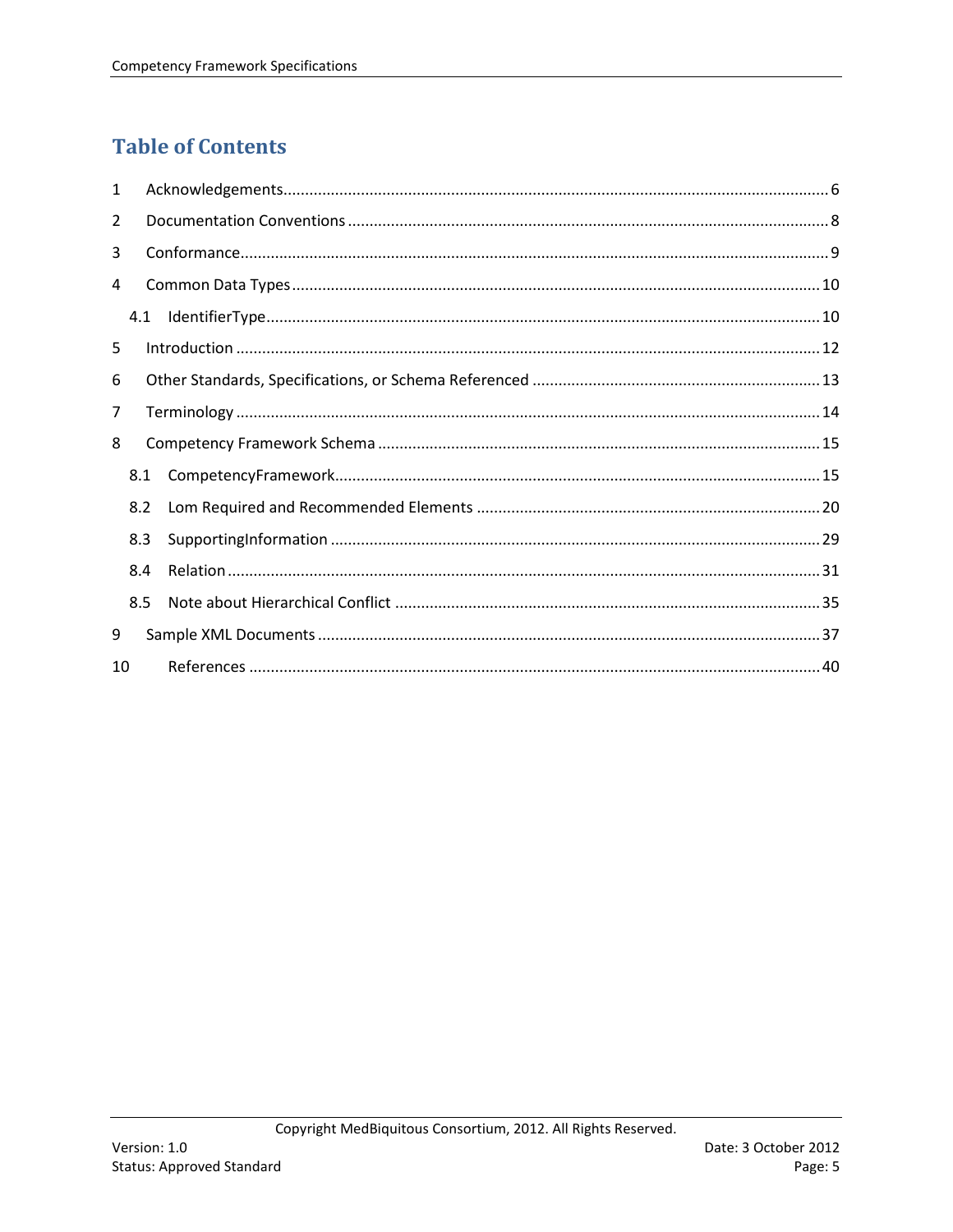# <span id="page-5-0"></span>**1 Acknowledgements**

The MedBiquitous Consortium wishes to acknowledge the help of the MedBiquitous Competencies Working Group members, invited experts, and other individuals that contributed to the creation of this document, including:

- Rosalyn Scott, M.D., Department of Veterans Affairs, Co-Chair
- Tim Willett, M.D., MMedEd, Co-Chair
- Susan Albright, Tufts University
- Mary Pat Aust, American Association of Critical-Care Nurses
- Theresa Barrett, New Jersey Academy of Family Physicians
- Chris Candler, M.D., University of Oklahoma
- Matthew Cownie, University of the West of England
- Allan Cumming, M.D., University of Edinburgh
- Tom Doyle, METI
- Rachel Ellaway, Ph.D., Northern Ontario School of Medicine
- Bob Englander, M.D., Association of American Medical Colleges
- Maria Esquela, Advanced Informatics
- Lynne Galiatsatos, American College of Cardiology
- Vladmir Goodkovsky, University of Virginia
- Simon Grant, Ph.D., Jisc Cetis
- Peter Greene, M.D., Johns Hopkins University
- David Hadden, TheraSim
- David Hananel, METI
- Ted Hanss, University of Michigan
- Ronald Harden, M.D., IVIMEDS
- Sean Hilton, M.D., St. George's University of London
- Logan Holt, TheraSim
- Joshua Jacobs, M.D., National University of Singapore
- David Kiger, Tufts University
- Linda Lewin, M.D., University of Maryland
- Matt Lewis, Outcomes, Inc.
- Chandler Mayfield, University of California, San Francisco
- J.B. McGee, M.D., University of Pittsburgh
- Michael Mintzer, M.D., Department of Veterans Affairs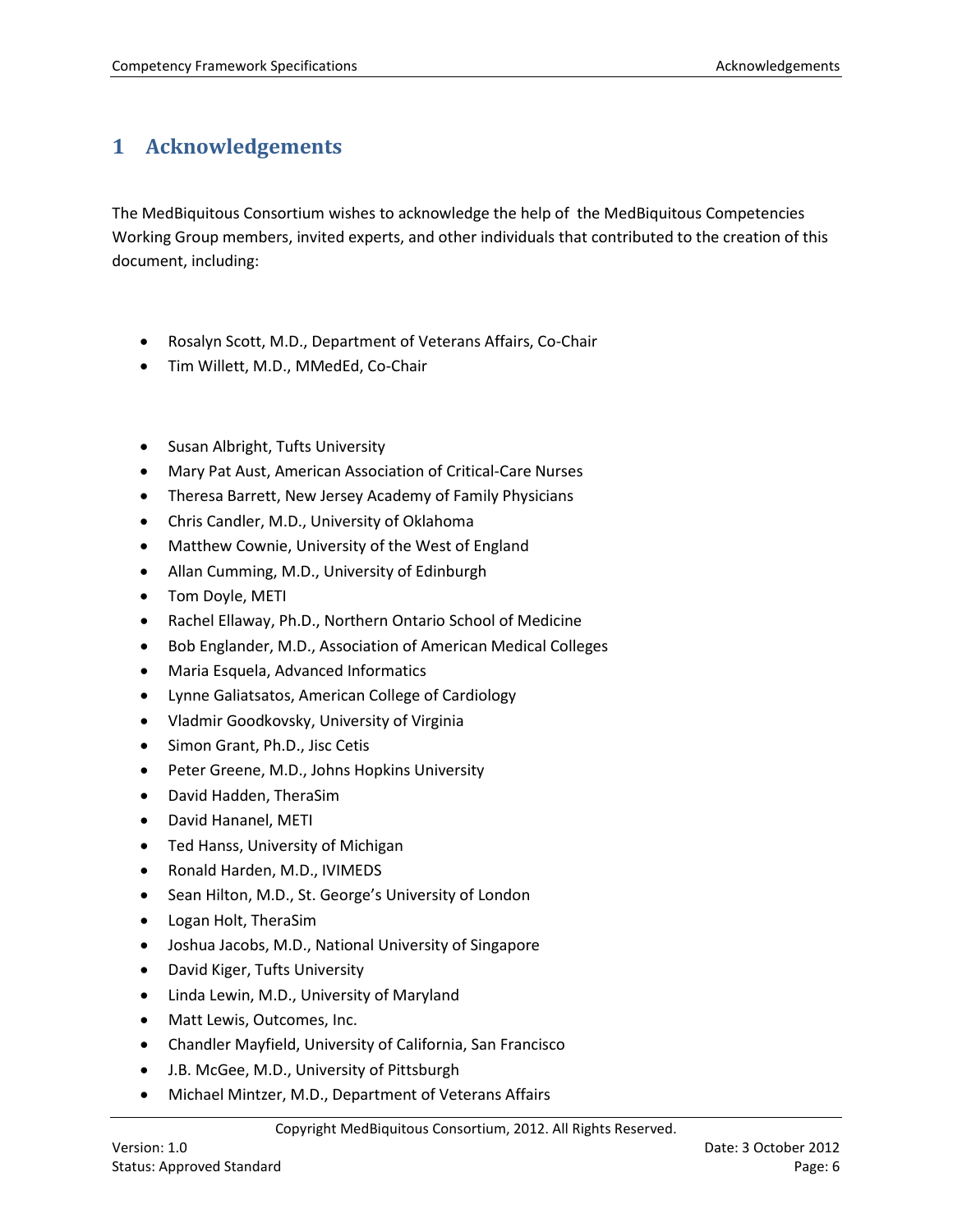- Kasem Mohsen, TheraSim
- David Price, M.D., American Board of Family Medicine
- Carla Pugh, M.D, Northwestern University
- Doris Quinn, Vanderbilt University
- Dan Rehak, Ph.D.
- Isarin Sathitruangsak, Tufts University
- Valerie Smothers, MedBiquitous
- Lesley Southgate, M.D., St. George's University of London
- David Stern, M.D., University of Michigan
- Lana Vukovljak, American Association of Diabetes Educators
- Jeff Williamson, American Medical Informatics Association
- Nabil Zary, Karolinska Institute

Specification authors also received technical guidance from members of the MedBiquitous Technical Steering Committee.

- Joel Farrell, IBM, Technical Steering Committee Chair
- James Fiore, American Board of Surgery
- Steve Kenney, American Osteopathic Association
- Andrew Rabin, CECity
- Dan Rehak, Learning Technologies Architect
- Dan White, American Board of Internal Medicine

This specification would not be possible without the previous work of Claude Ostyn, in particular the Proposal for a Simple Reusable Competency Map. Claude paved the way for this specification and others related to advanced uses of learning technologies. For access to Claude's work, visit: <http://www.ostyn.com/resources.htm>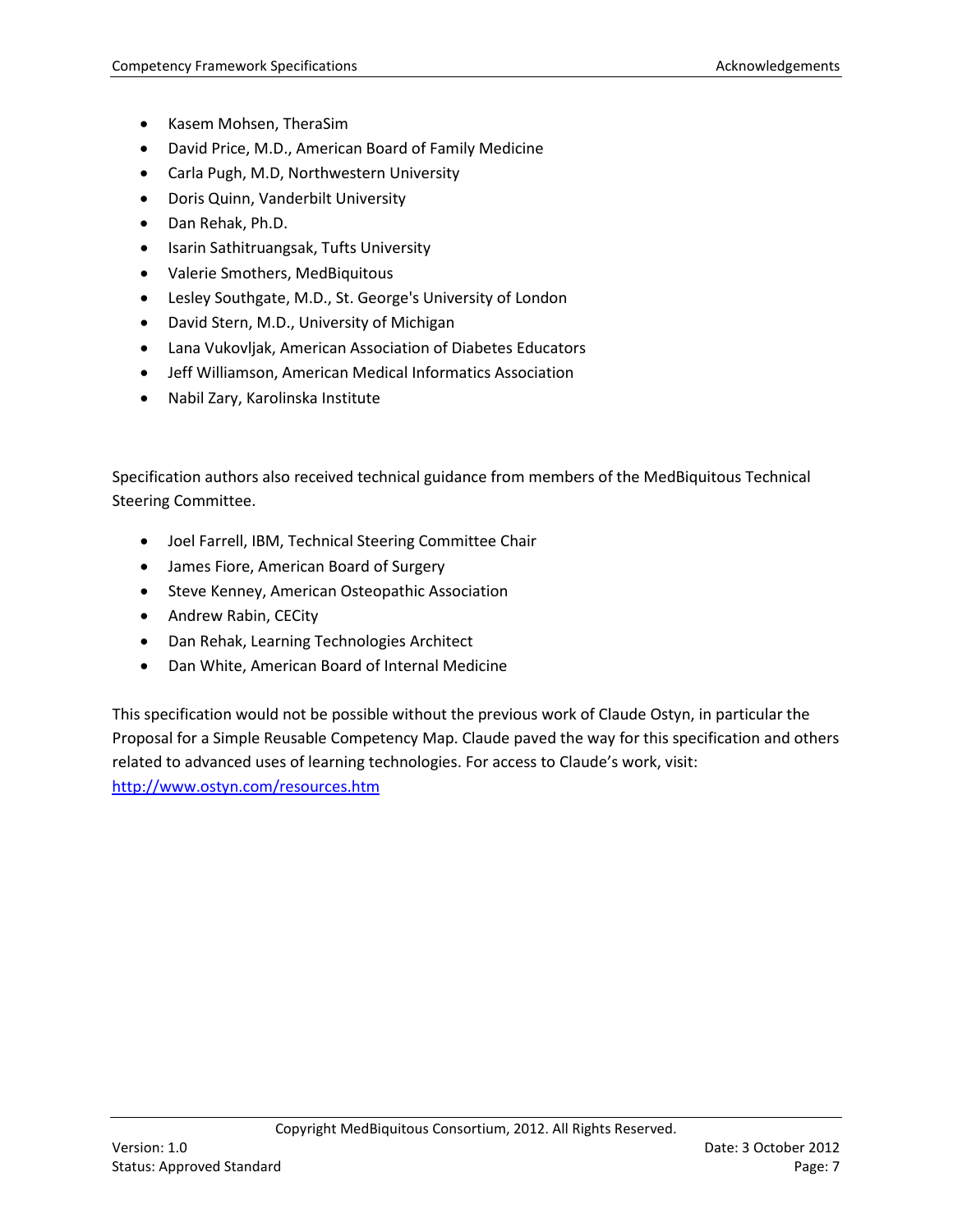# <span id="page-7-0"></span>**2 Documentation Conventions**

This document uses the following conventions:

| <b>Convention</b> | <b>Description</b>                                                                       |
|-------------------|------------------------------------------------------------------------------------------|
| <b>Bold Text</b>  | When used with an XML element name, indicates that the element<br>contains sub-elements. |
| <b>Italics</b>    | When used in an XML element description, an attribute of the XML<br>element.             |
| Monospaced type   | Sample XML tags, code, schema, or portion thereof.                                       |

The document uses graphics generated by Altova XML Spy® software, which uses the following graphical conventions.

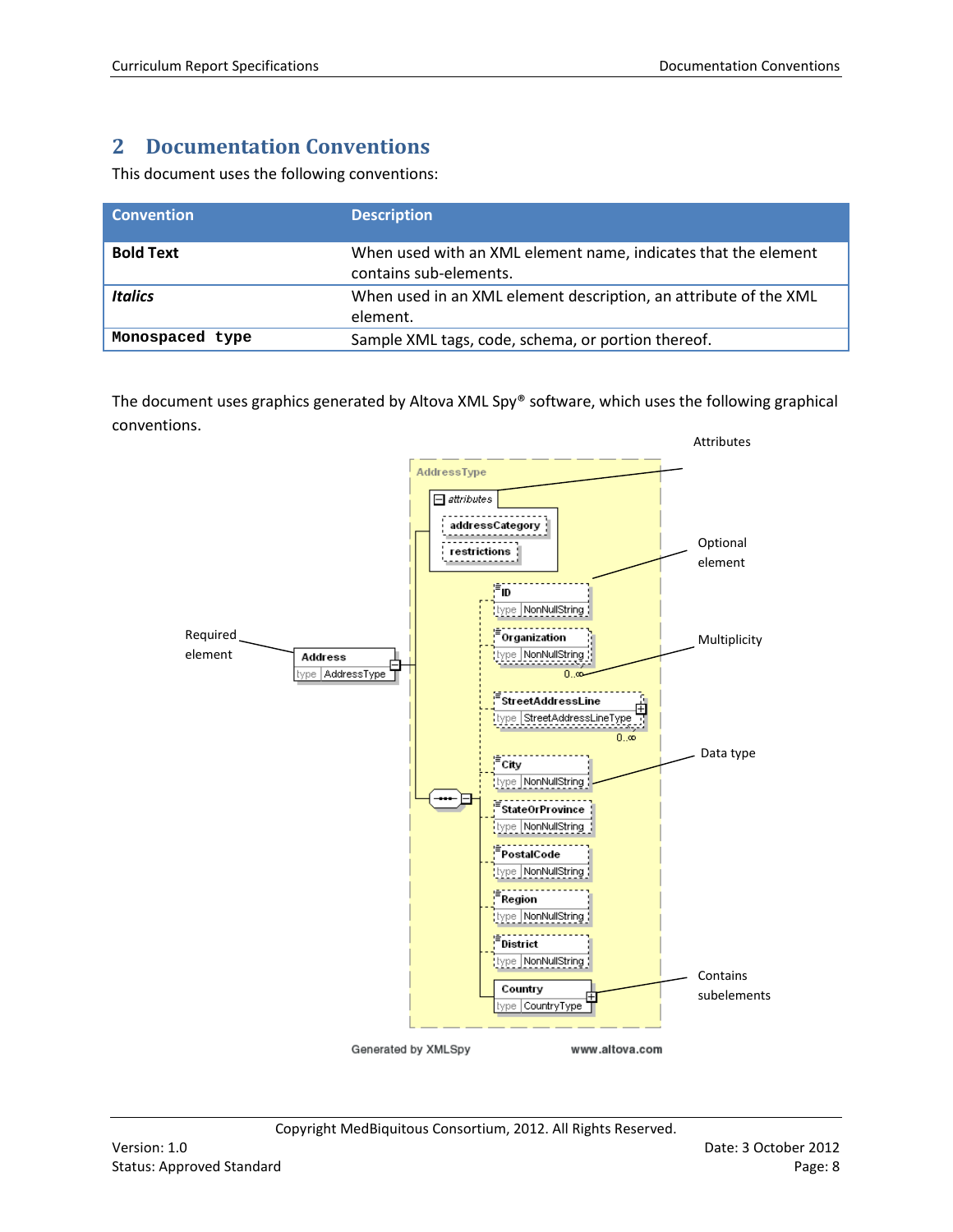# <span id="page-8-0"></span>**3 Conformance**

To conform to the MedBiquitous Competency Framework specification, an XML document shall:

- Validate against the Competency Framework XML Schema available at: http://ns.medbiq.org/competencyframework/v1/competencyframework.xsd
- Conform to any additional requirements stated in this specification.
- Optionally include elements not defined in this document only in permitted areas and only if those elements are namespace qualified.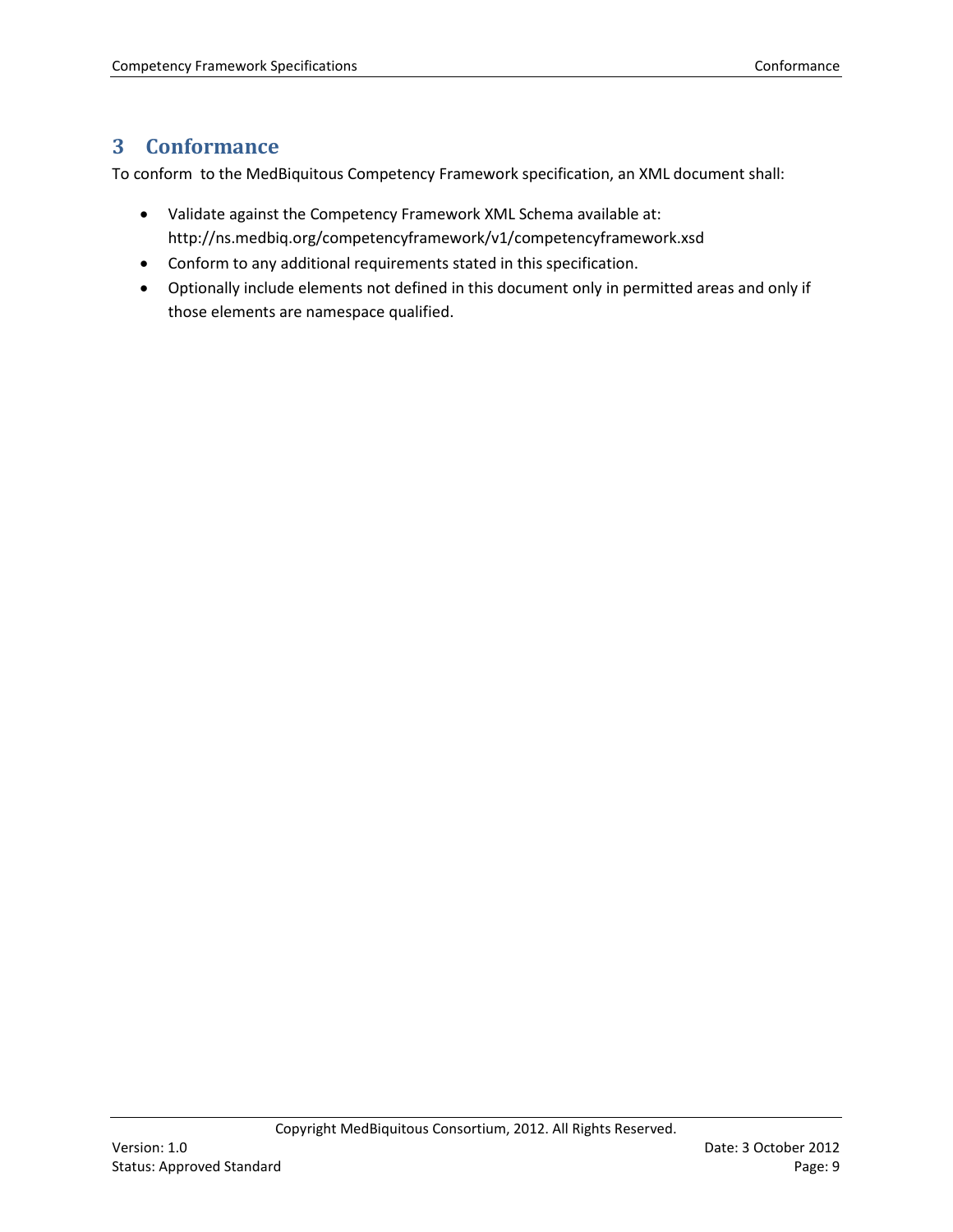### <span id="page-9-0"></span>**4 Common Data Types**

Most of the elements and attributes in MedBiquitous XML documents use the data types defined by the W3C XML 1.0 schema definition [\[XSD\]](#page-40-0). In some cases MedBiquitous creates its own datatypes as part of its best practices or to meet a specific requirement. Commonly used datatypes are described below.

### <span id="page-9-1"></span>**4.1 IdentifierType**

Many of the elements in Competency Framework use the IdentifierType datatype, which allows competency framework developers to indicate the catalog or source of the identifier along with the identifier. This two-part approach facilitates the exchange of competency frameworks across systems by preventing identifier duplication. Competency references may reference MedBiquitous Competency Objects [\[Competency Objects\]](#page-39-1), IEEE Reusable Competency Definitions [\[IEEE RCD\]](#page-39-2), or external competency frameworks.



Elements using the IdentifierType have Catalog and Entry subelements, which are described in the table that follows.

#### *IdentiferType Subelements*

| <b>Element</b> | <b>Description</b>                                                                                                                                                                                                                                                                                             | <b>Required</b> | <b>Multiplicity</b> | <b>Datatype</b> |
|----------------|----------------------------------------------------------------------------------------------------------------------------------------------------------------------------------------------------------------------------------------------------------------------------------------------------------------|-----------------|---------------------|-----------------|
| Catalog        | Catalog indicates the<br>identification or cataloging<br>scheme for the entry. URIs may<br>be used in many cases and are<br>required for MedBiquitous<br>Competency Objects and<br><b>MedBiquitous Competency</b><br>Frameworks. In others,<br>organizations may wish to use an<br>internal cataloging scheme. | Required        | 1                   | Non-null string |
| Entry          | Entry is the value of the identifier<br>within the cataloging scheme<br>specified by the Catalog element.                                                                                                                                                                                                      | Required        | -1                  | Non-null string |

Copyright MedBiquitous Consortium, 2012. All Rights Reserved.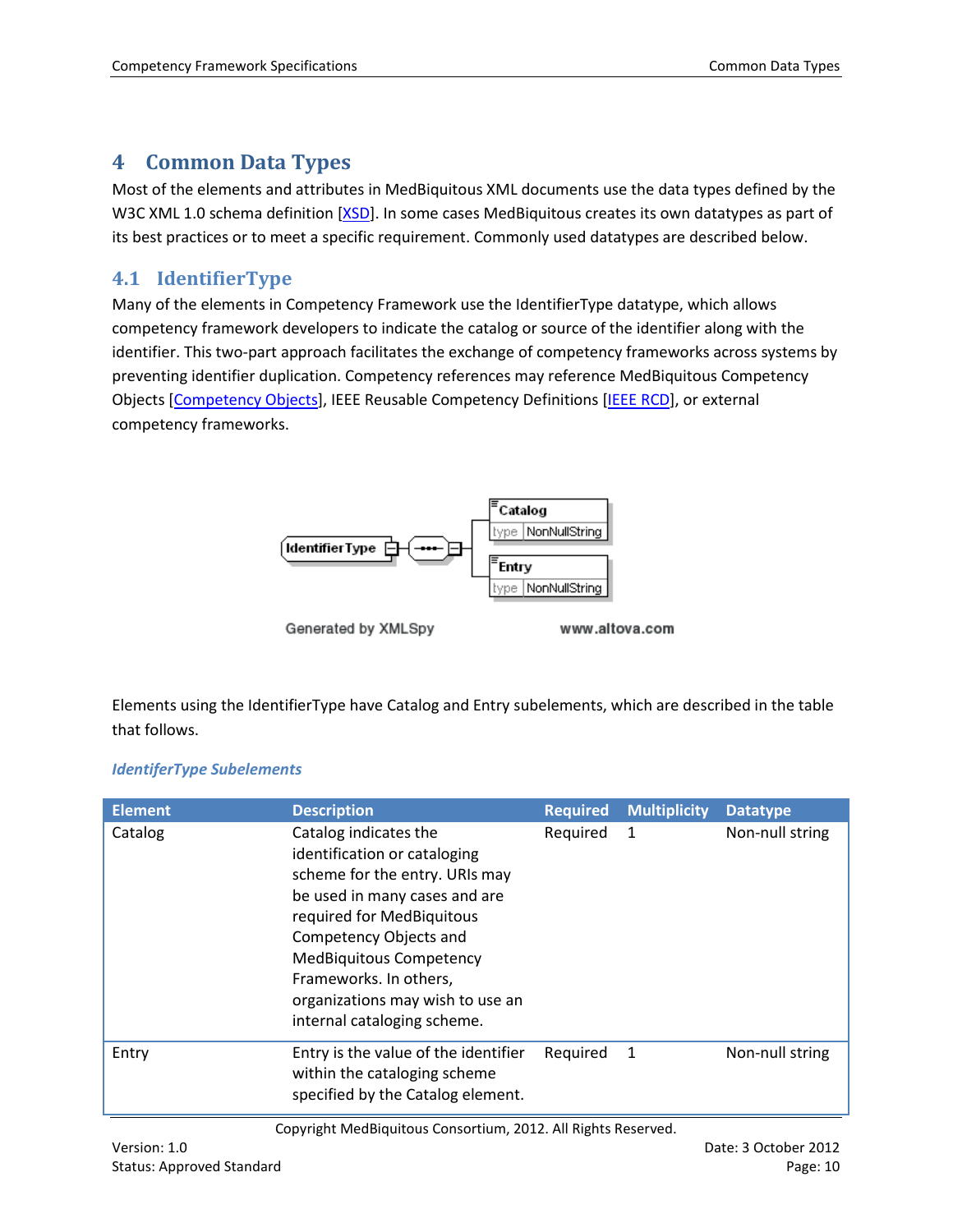The following example shows an identifier for a competency definition that uses a URI cataloging scheme.

```
<Identifier>
   <Catalog>URI</Catalog>
   <Entry>http://www.medschool.edu/competencies/kp87t</Entry>
</Identifier>
```
The next example shows an identifier for a competency definition that uses a local cataloging scheme. Note that organizations may include a catalog other than a URI for use within local systems as long as a URI identifier is present.

```
<Identifier>
   <Catalog>Medschool University</Catalog>
   <Entry>2005.10.87</Entry>
</Identifier>
```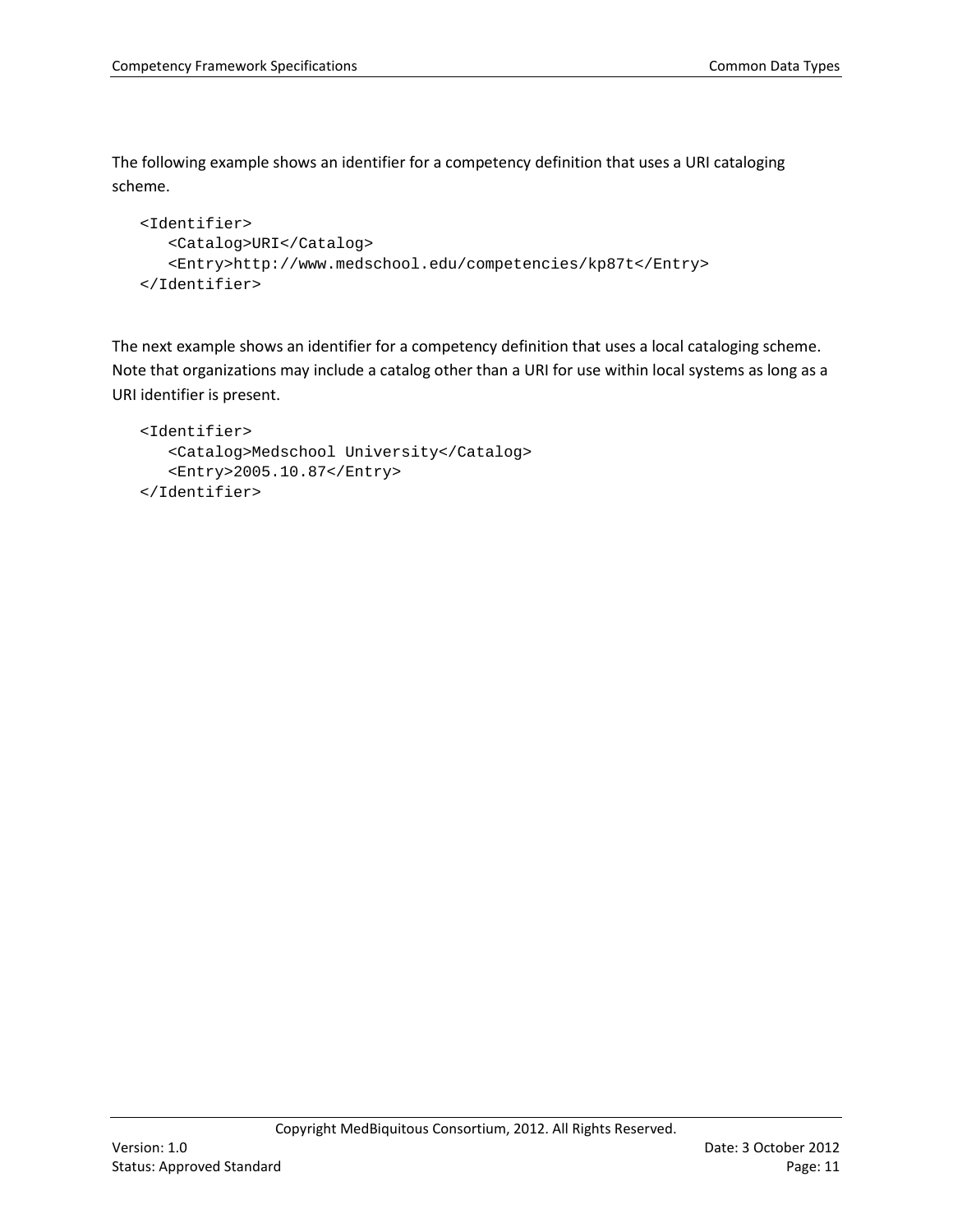# <span id="page-11-0"></span>**5 Introduction**

This document describes MedBiquitous Competency Frameworks specification in detail. It is intended for use by anyone who wants to develop tools or implement electronic systems for linking competencies to educational and performance data and resources.

The use of outcome and competency frameworks is a growing part of healthcare education and maintenance of certification. Many nations or states have accreditation frameworks for health professions schools and programs as well as requirements to demonstrate lifelong learning and competency in medical specialties/subspecialties. Currently, there is no standard way to represent these competencies in healthcare, and therefore no easy way to import/export competencies across systems. Once competencies are expressed in a common format, they can be used as the backbone of education and performance management systems.

- Learners and educators can search for learning resources addressing a particular competency.
- Educators can determine where specific competencies are addressed in a curriculum.
- Boards and hospitals can track and manage competency data for the professional.
- Administrators can map one competency framework to another.

The objective of the specification is to provide a consistent format and data structure for defining a competency framework. This, combined with other existing and emerging specifications, enables educational resources and activities to be tied to a competency framework.

The standard allows extensions so that data beyond the core set identified in this document may be communicated to other organizations. This specification is intended to work in concert with other specifications.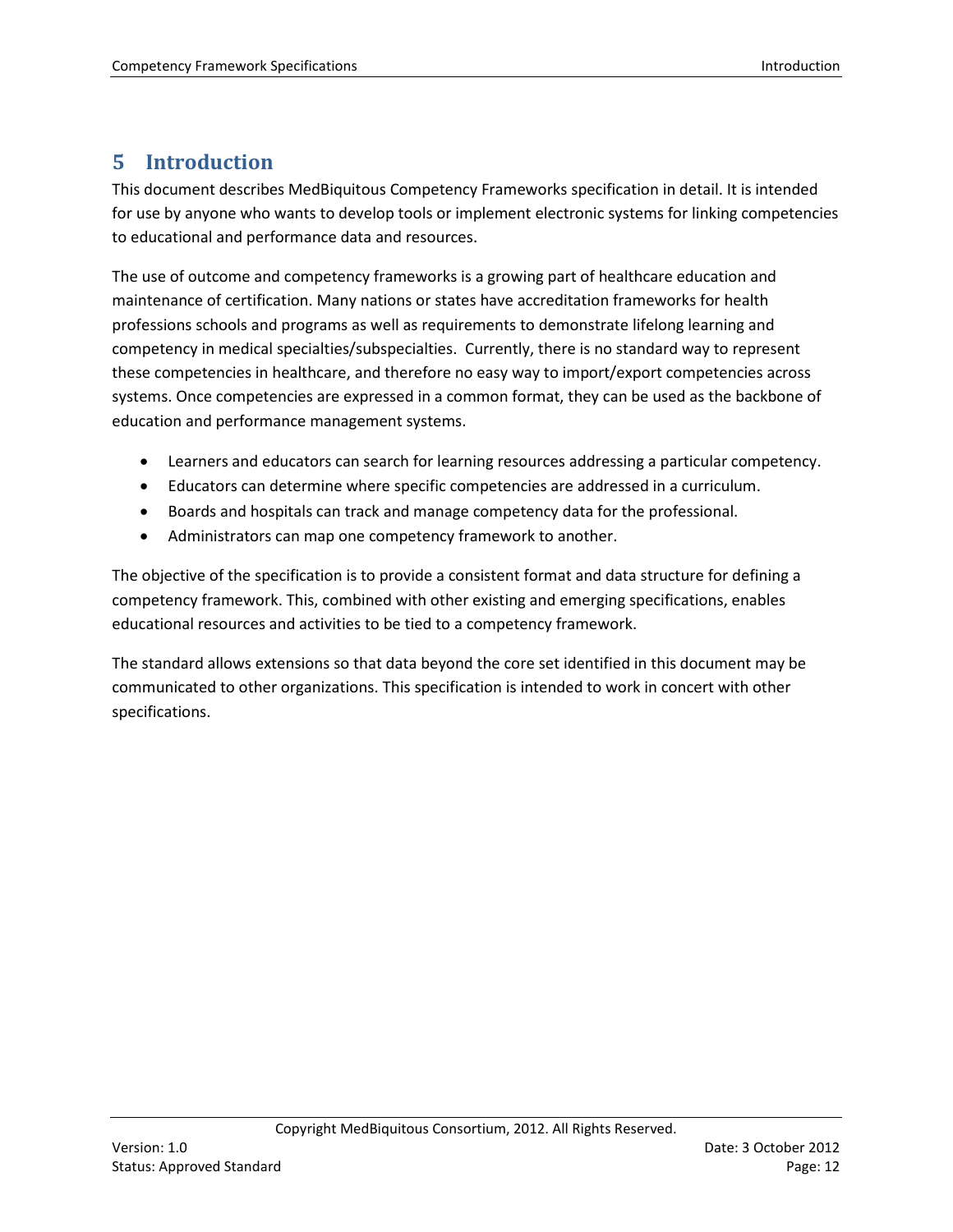# <span id="page-12-0"></span>**6 Other Standards, Specifications, or Schema Referenced**

This standard references the following standards, specifications, or schemas. The informative references here, which describe how these references are used, link to formal references appearing later in this document.

- MEDBIQ LO.10.1-2008, Healthcare Learning Object Metadata [\[Healthcare LOM\]](#page-39-3) Healthcare LOM provides the format for identifiers and metadata about the competency framework.
- Competency Object [\[Competency Object\]](#page-39-1) Competency Framework may reference individual statements of expectation using a MedBiquitous defined format or the 1484.20.1-2007 - IEEE Standard for Learning Technology-Data Model for Reusable Competency Definitions.
- DCMI Terms, October 11, 2010. [\[DCMITerms\]](#page-39-4) Competency Framework has elements based on DCMI Terms.
- 1484.12.3-2005, IEEE Standard for Learning Technology-Extensible Markup Language (XML) Schema Definition Language Binding for Learning Object Metadata [\[LOM\]](#page-39-5) Healthcare LOM extends the IEEE LOM standard.
- 1484.20.1-2007 IEEE Standard for Learning Technology-Data Model for Reusable Competency Definitions [\[IEEE RCD\]](#page-39-2) Competency Framework may reference individual statements of expectation using a MedBiquitous defined format or the IEEE Reusable Competency Definition.
- SKOS Simple Knowledge Organizations System Namespace Document HTML Variant, 18 August 2009 Recommendation Edition [\[SKOS\]](#page-40-1) The Competency Framework uses select SKOS vocabulary classes for conceptual relationships.
- XHTML™ 1.0 The Extensible HyperText Markup Language (Second Edition), A Reformulation of HTML 4 in XML 1.0. W3C Recommendation 26 January 2000, revised 1 August 2002. [\[XHTML\]](#page-40-2) XHTML provides the format for supporting information embedded in the competency framework.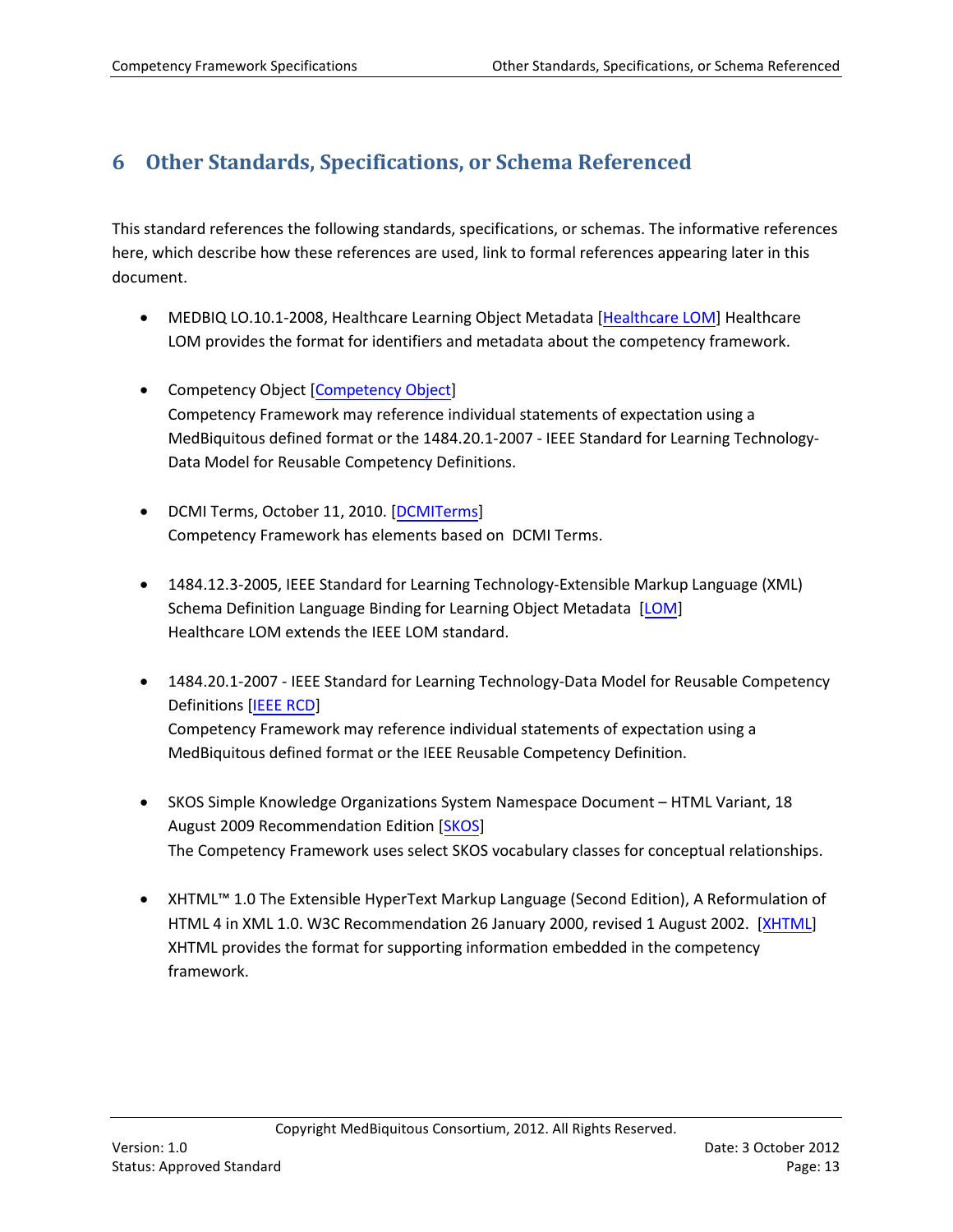# <span id="page-13-0"></span>**7 Terminology**

Much of the terminology in this area is ill-defined or ambiguous, often employed differently (and sometimes interchangeably) by different professionals [\[Harden 1\]](#page-39-4). To ensure clarity and consistency we provide working definitions of the terminology we use in the context of this paper:

- **Competence** possession of sufficient and necessary knowledge, skill and attitude by an individual to allow her to safely and effectively perform a specific job.
- **Competency** a statement describing a specific ability, or set of abilities, requiring specific knowledge, skill and/or attitude. Competencies are used to set performance standards that must be met [\[Albanese 1\]](#page-39-1).
- **Competency Framework** an organized and structured representation of a set of interrelated and purposeful competency objects.
- **Competency Object** an umbrella term used to describe any abstract statement of learning or performance expectations, and information related to the statement. Statements can be learning outcomes, competencies per se, learning objectives, professional roles, topics, classifications/collections, etc. The Competency Object may include additional data to expand on or support the statement. The Object is abstract in the sense that it does not inherently contain information about connections of the statement to individuals or events or other objects.
- **Learning Objective** the intended aggregate learner endpoint for an activity, typically directly linked to the means by which it is to be achieved. Learning objectives may be derived from competencies or learning outcomes.
- **Learning Outcome** the intended aggregate learner endpoint for a program, typically independent of the means by which the outcome is achieved. Used to identify, define and communicate the skills and qualities graduates should have [\[Harden 2\]](#page-39-6).
- **Learning Object** a digital resource used to support learning.
- **Performance**  a demonstration of practice, such as patient care. Can be used as evidence of one or more competencies.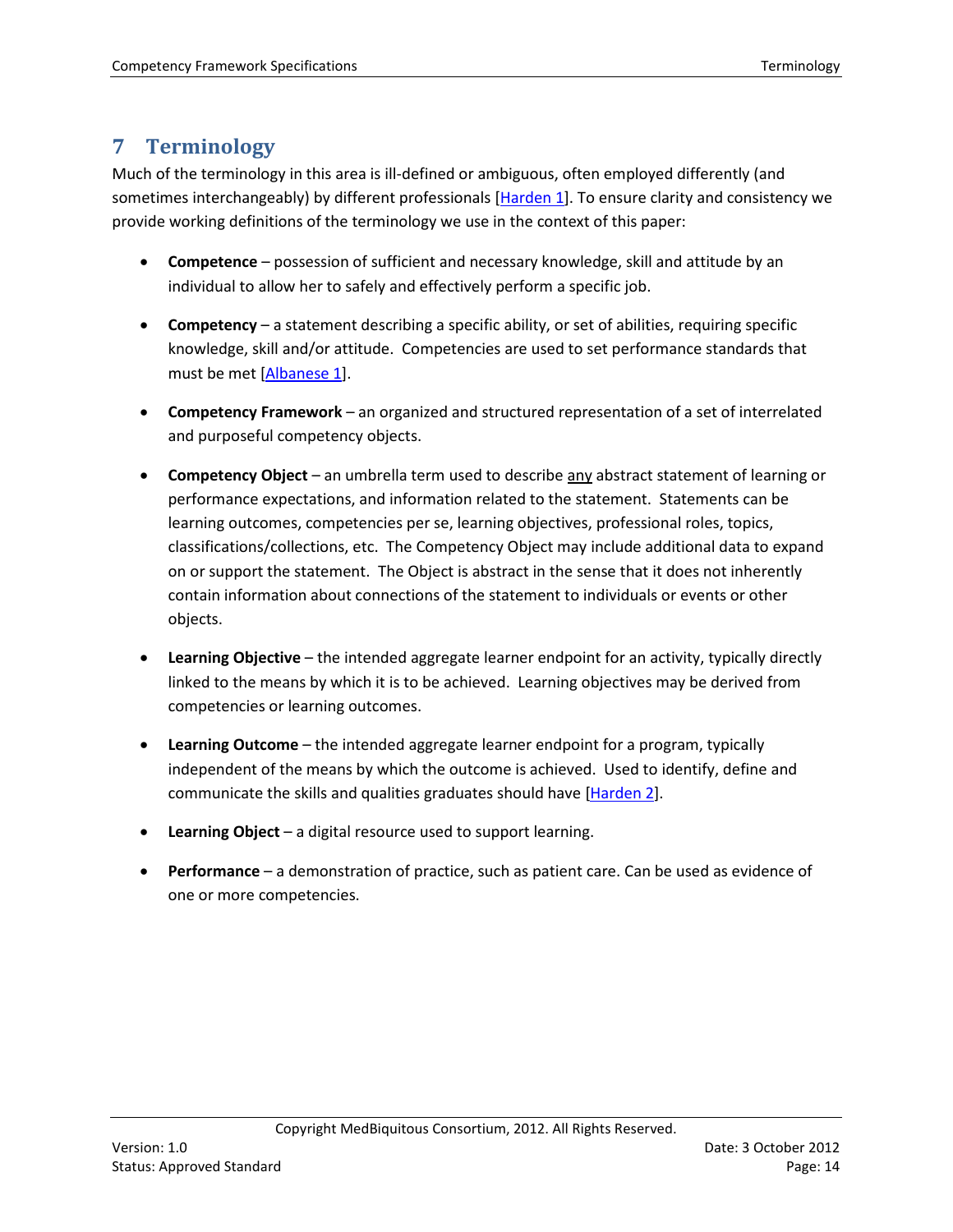# **8 Competency Framework Schema**

The following sections explain the Competency Framework Schema grammar. Values in bold under XML Tags column indicate that the element has sub-elements.

All the elements having sub-elements will be defined in separate sections. All elements without sub-elements will be defined within the appropriate element sections that use them.

### **8.1 CompetencyFramework**

<span id="page-14-1"></span><span id="page-14-0"></span>CompetencyFramework is the root element. It contains subelements that describe a set of related competency objects as well as the relationships among those competency objects, if applicable. CompetencyFramework must occur once within a competency framework document.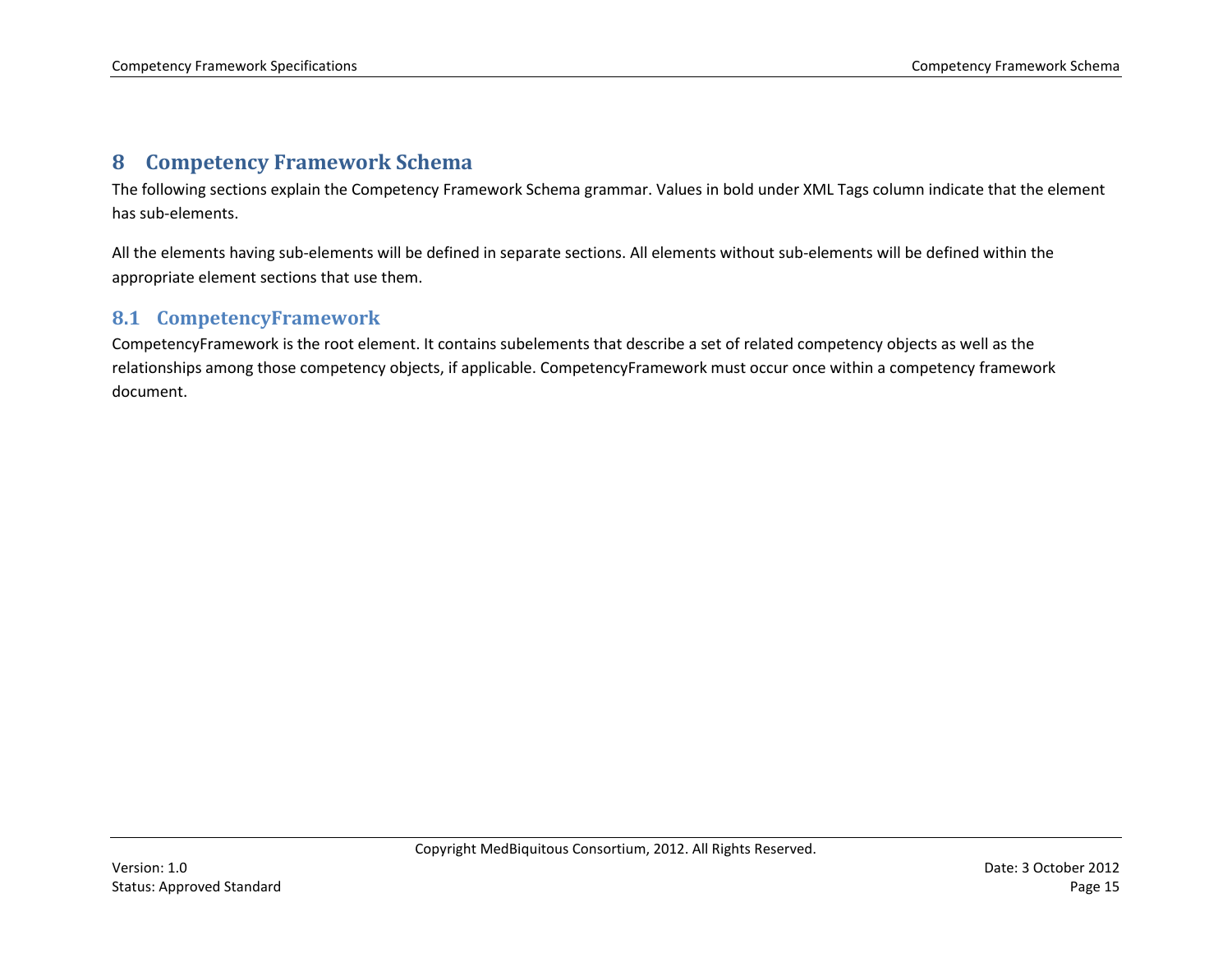

Copyright MedBiquitous Consortium, 2012. All Rights Reserved.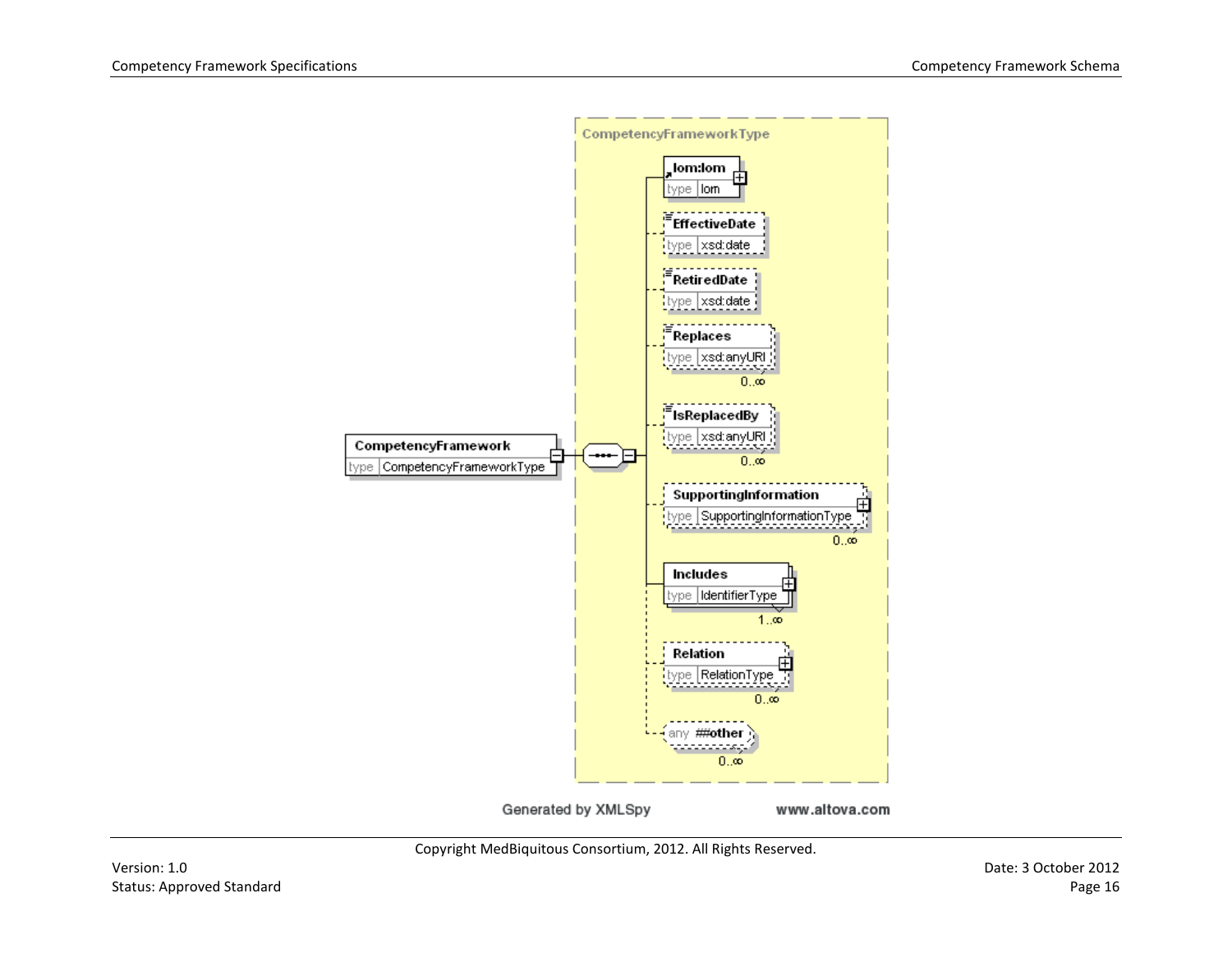#### *CompetencyFramework Element Information*

| <b>Element</b>      | <b>Description</b>                                                                                                                                                                                                                                                                                                                                                                                                                                                                                                                                                                                          | <b>Required</b> | <b>Multiplicity</b> | <b>Datatype</b>                                                             |
|---------------------|-------------------------------------------------------------------------------------------------------------------------------------------------------------------------------------------------------------------------------------------------------------------------------------------------------------------------------------------------------------------------------------------------------------------------------------------------------------------------------------------------------------------------------------------------------------------------------------------------------------|-----------------|---------------------|-----------------------------------------------------------------------------|
| CompetencyFramework | CompetencyFramework is the root element. It describes a set of<br>related competency definitions and their relationships.                                                                                                                                                                                                                                                                                                                                                                                                                                                                                   | Required        | 1                   | Container                                                                   |
| lom                 | lom is the subelement of CompetencyFramework. It contains<br>subelements that define title, publisher, and other descriptive<br>information about this competency framework.<br>The lom element is defined in the Healthcare Learning Object<br>Metadata standard defined by MedBiquitous. Please see the<br>Healthcare Learning Object Metadata Specifications and<br>Description document for more information on the sub-elements<br>of lom. For information on which subelements of lom are required<br>or recommended for Competency Frameworks, see section Lom<br>Required and Recommended Elements. | Required        | 1                   | Container<br>For more<br>information, see<br>[Healthcare LOM]<br>and [LOM]. |
| EffectiveDate       | EffectiveDate is a subelement of CompetencyFramework. It<br>describes the date this competency framework becomes or<br>became effective.                                                                                                                                                                                                                                                                                                                                                                                                                                                                    | Optional        | 0 or 1              | Date                                                                        |
| RetiredDate         | RetiredDate is a subelement of CompetencyFramework. It<br>describes the date upon which this competency framework was<br>retired.                                                                                                                                                                                                                                                                                                                                                                                                                                                                           | Optional        | 0 or 1              | Date                                                                        |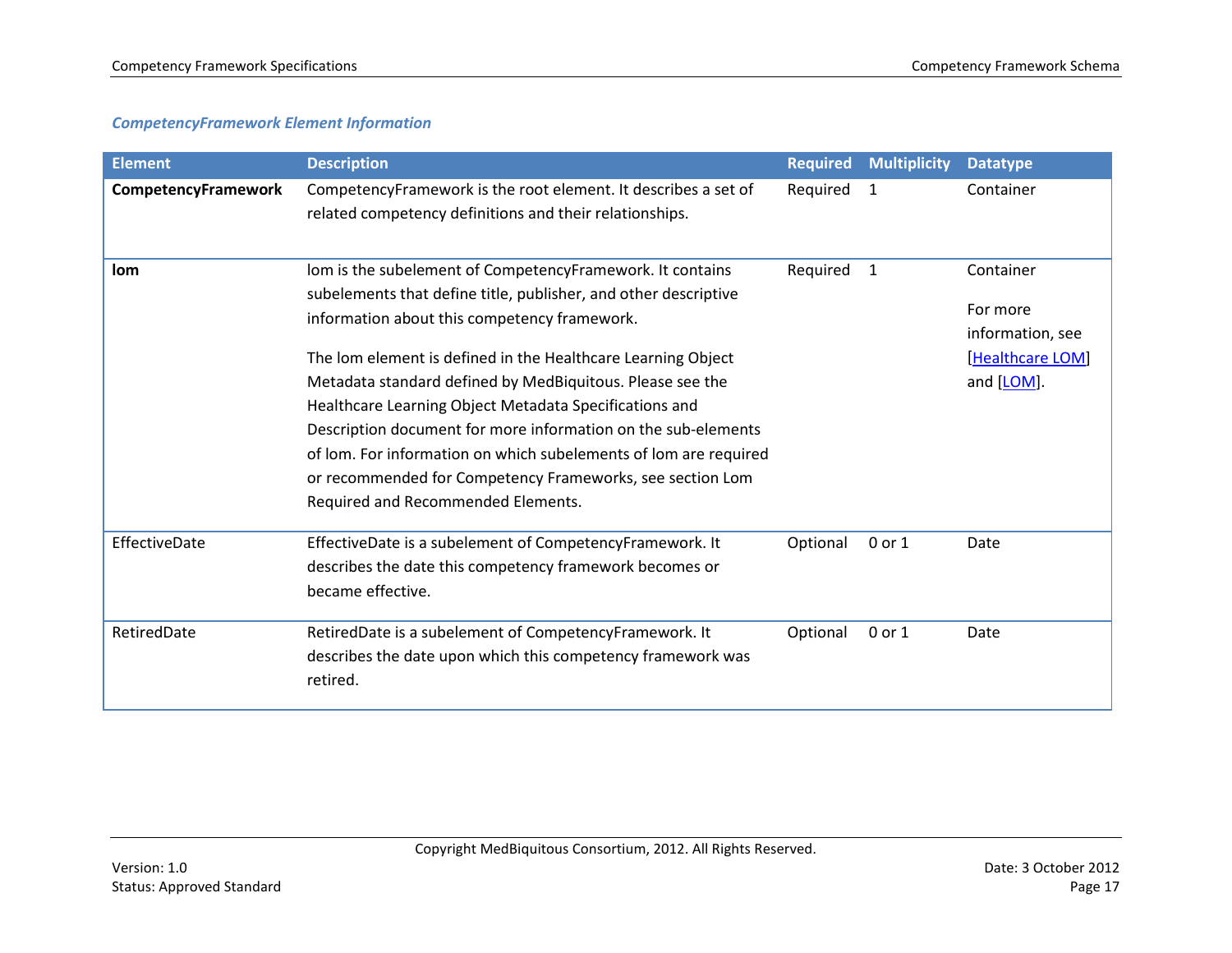| <b>Element</b>        | <b>Description</b>                                                                                                                                                                                                                                                                                                                                             | <b>Required</b> | <b>Multiplicity</b> | <b>Datatype</b>                                                              |
|-----------------------|----------------------------------------------------------------------------------------------------------------------------------------------------------------------------------------------------------------------------------------------------------------------------------------------------------------------------------------------------------------|-----------------|---------------------|------------------------------------------------------------------------------|
| Replaces              | Replaces is a subelement of CompetencyFramework. Replaces<br>indicates a related competency framework that is supplanted,<br>displaced, or superseded by the described framework.<br>Implementers must use a URI to represent the related framework.<br>Replaces is based on the Dublin Core term replaces. For more<br>information, see [DCMITerms].          | Optional        | 0 or more           | anyURI                                                                       |
| IsReplacedBy          | IsReplacedBy is a subelement of CompetencyFramework.<br>IsReplacedBy indicates a related competency framework that<br>supplants, displaces, or supersedes the described framework.<br>Implementers must use a URI to represent the related framework.<br>IsReplacedBy is based on the Dublin Core term isReplacedBy. For<br>more information, see [DCMITerms]. | Optional        | 0 or more           | anyURI                                                                       |
| SupportingInformation | SupportingInformation is the subelement of<br>CompetencyFramework. It contains subelements that include or<br>link to supporting information, such as descriptions of the<br>rationale for developing the framework and its intended use. See<br>section SupportingInformation for more information.                                                           | Optional        | 0 or more           | Container                                                                    |
| <b>Includes</b>       | Includes is the subelement of CompetencyFramework. It contains<br>subelements that uniquely identify competencies included in this<br>competency framework. All competencies included in the<br>framework must be referenced using the Includes element,<br>including any competency object or framework referenced in a<br>relations element.                 | Required        | 1 or more           | IdentifierType<br>See section 4.1<br>IdentifierType for<br>more information. |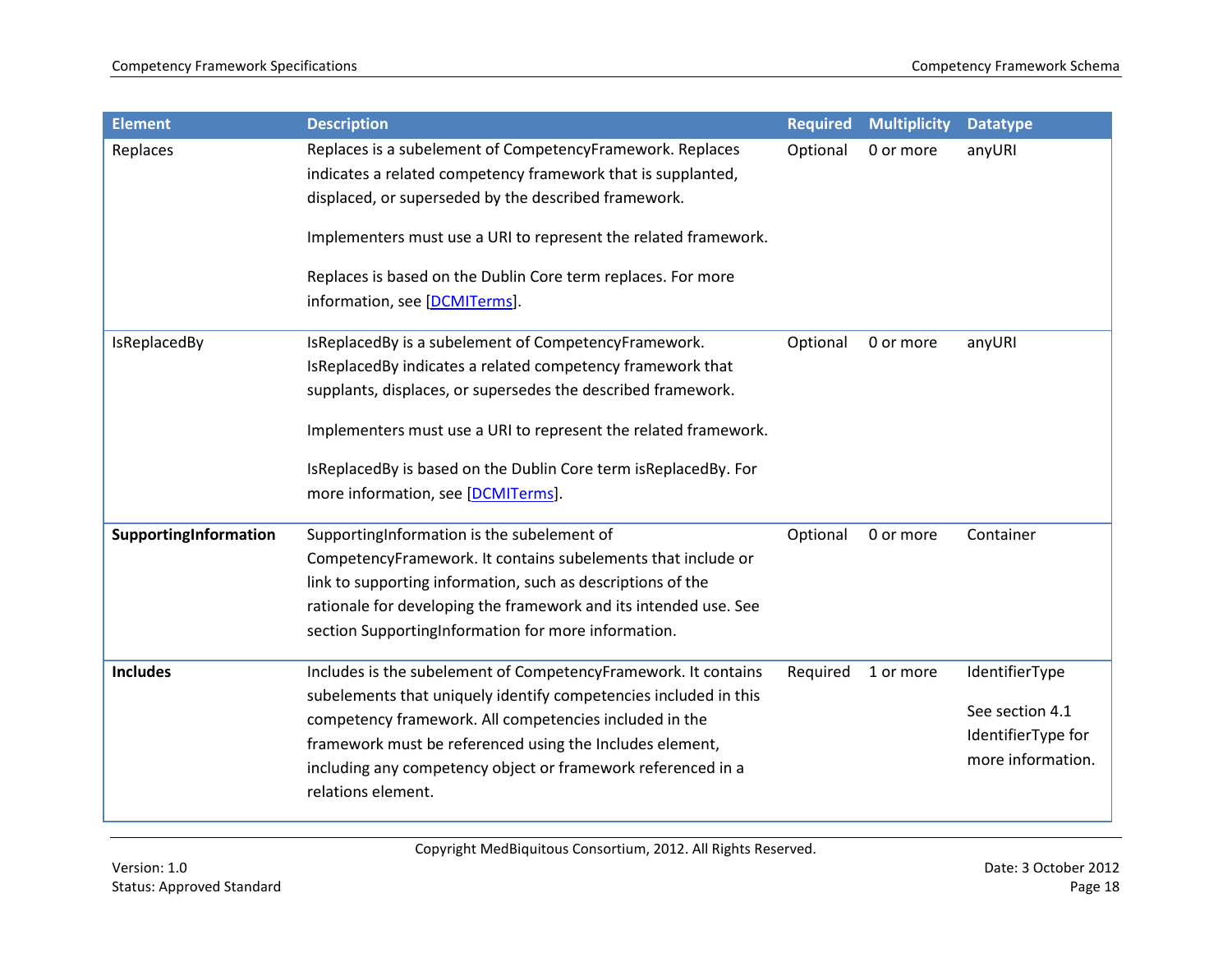| <b>Element</b>                    | <b>Description</b>                                                                                                                                                                            | <b>Required</b> | <b>Multiplicity</b> | <b>Datatype</b> |
|-----------------------------------|-----------------------------------------------------------------------------------------------------------------------------------------------------------------------------------------------|-----------------|---------------------|-----------------|
| <b>Relation</b>                   | Relation is the subelement of CompetencyFramework. It contains<br>subelements that define a relationship between two components<br>of a framework. See section Relation for more information. | Optional        | 0 or more           | Container       |
| Elements from other<br>namespaces | CompetencyFramework may include elements from other<br>namespaces provided those elements are namespace qualified.                                                                            | Optional        | 0 or more           | any             |

Example:

```
<CompetencyFramework>
<lom:lom>
. . .
</lom:lom>
<EffectiveDate>2011-12-09</EffectiveDate>
<Replaces>http://www.example.org/competency1</Replaces>
<SupportingInformation>
. . .
</SupportingInformation>
<Includes>
. . .
</Includes>
<Includes>
. . .
</Includes>
<Includes>
. . .
</Includes>
<Relation>
. . . . .
</Relation>
```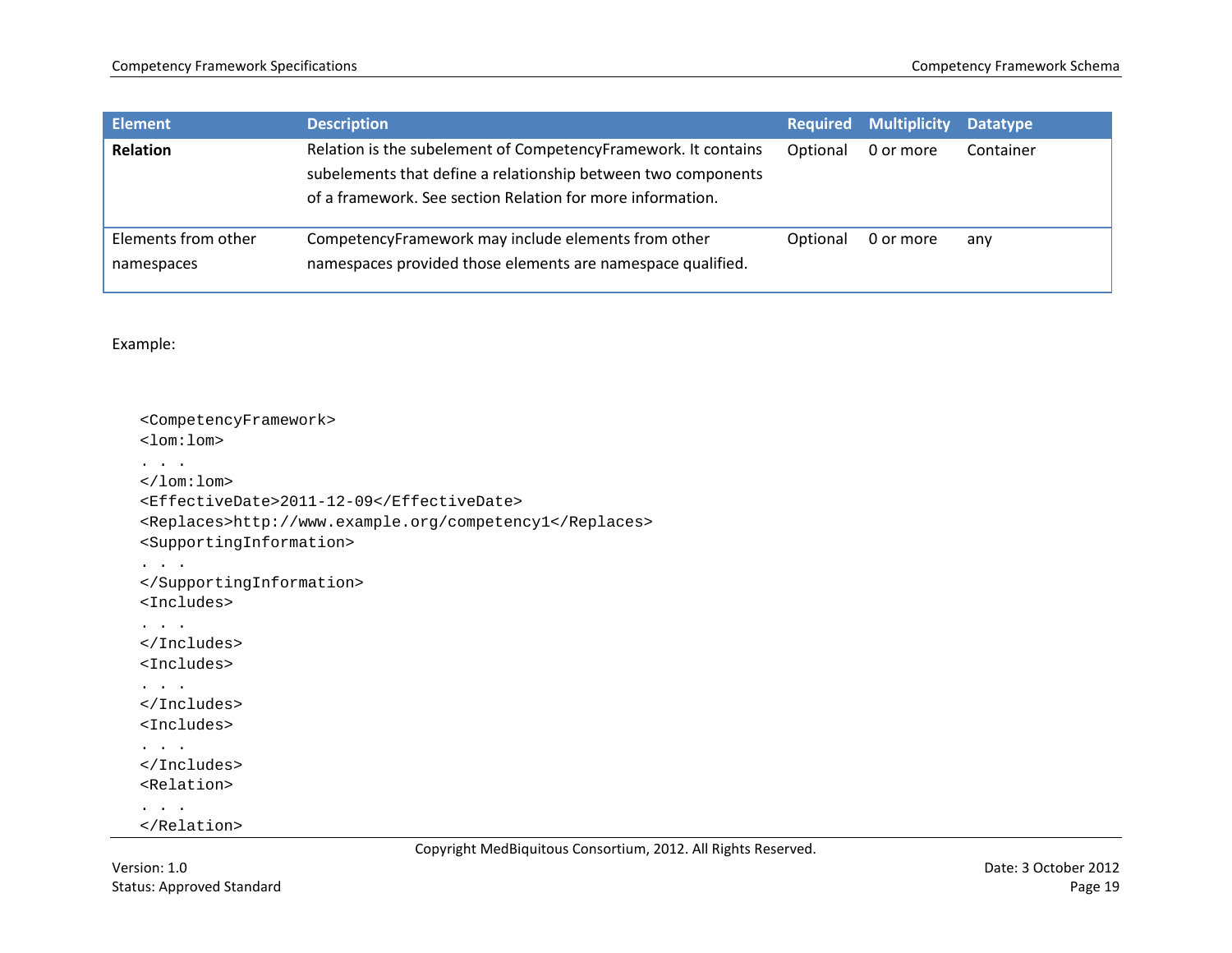<Relation>

```
. . .
</Relation>
<Relation>
. . .
</Relation>
```
### **8.2 Lom Required and Recommended Elements**

<span id="page-19-0"></span>lom is the subelement of CompetencyFramework. It contains subelements that define title, publisher, and other descriptive information about this competency framework.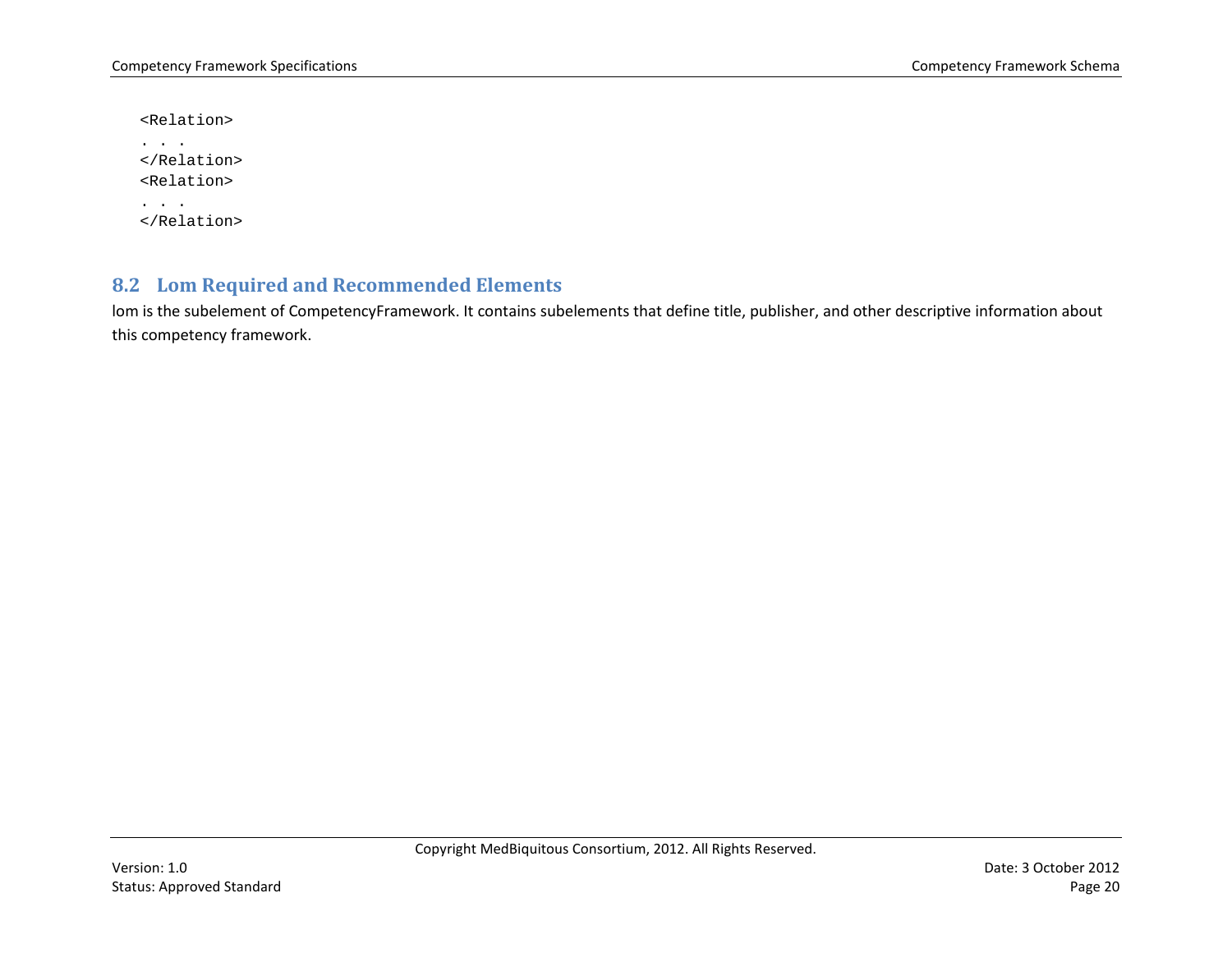

Copyright MedBiquitous Consortium, 2012. All Rights Reserved.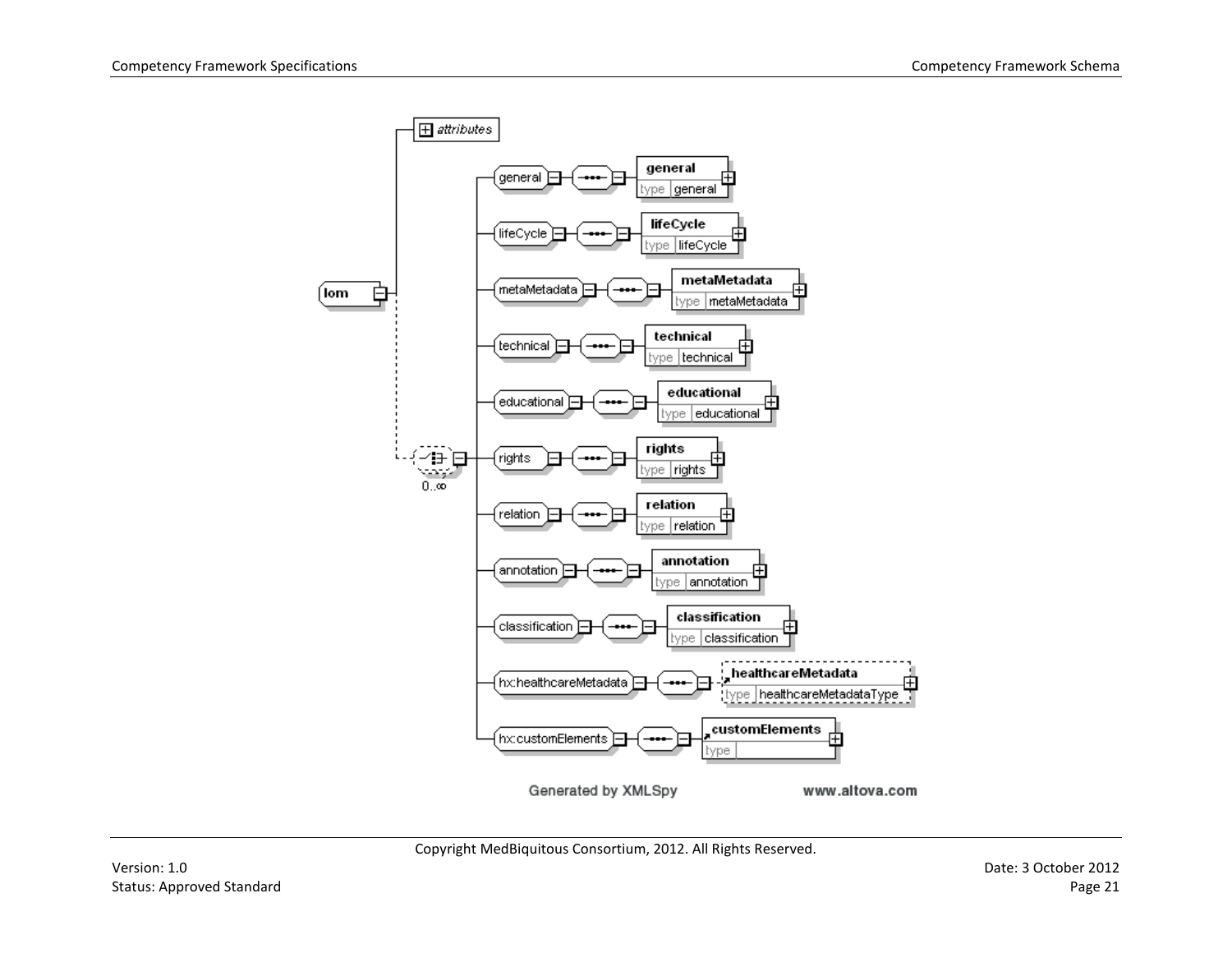The table that follows indicates which elements of healthcare lom are required or recommended for use in the Competency Framework. Note that additional lom elements may be used.

#### *lom Element Usage Information*

| <b>Element</b>             | <b>Description</b>                                           | <b>Required</b> | <b>Multiplicity</b> | <b>Datatype</b>  |
|----------------------------|--------------------------------------------------------------|-----------------|---------------------|------------------|
| lom                        | lom is the subelement of<br>CompetencyFramework. It contains | Required        | $\mathbf{1}$        | Container        |
|                            | subelements that define title, publisher,                    |                 |                     | For more         |
|                            | and other descriptive information about                      |                 |                     | information on   |
|                            | this competency framework.                                   |                 |                     | lom and its      |
|                            |                                                              |                 |                     | subelements, see |
|                            | For more information on these elements,                      |                 |                     | [Healthcare LOM] |
|                            | see [LOM] and [Healthcare LOM].                              |                 |                     | and [LOM].       |
| general                    | A container for general metadata                             | Required        | $\mathbf{1}$        | Container        |
|                            | elements.                                                    |                 |                     |                  |
| general:identifier         | A container for identifier information.                      | Required        | 1 or more           | Container        |
| general:identifier:catalog | The cataloging system for the unique                         | Required        | $\mathbf 1$         | Restricted. See  |
|                            | identifier. For competency frameworks,                       |                 |                     | Description for  |
|                            | the catalog must be URI.                                     |                 |                     | details.         |
|                            | Note that organizations may include a                        |                 |                     |                  |
|                            | catalog other than URI for use within local                  |                 |                     |                  |
|                            | systems as long as a URI identifier is                       |                 |                     |                  |
|                            | present in the XML document.                                 |                 |                     |                  |
|                            |                                                              |                 |                     |                  |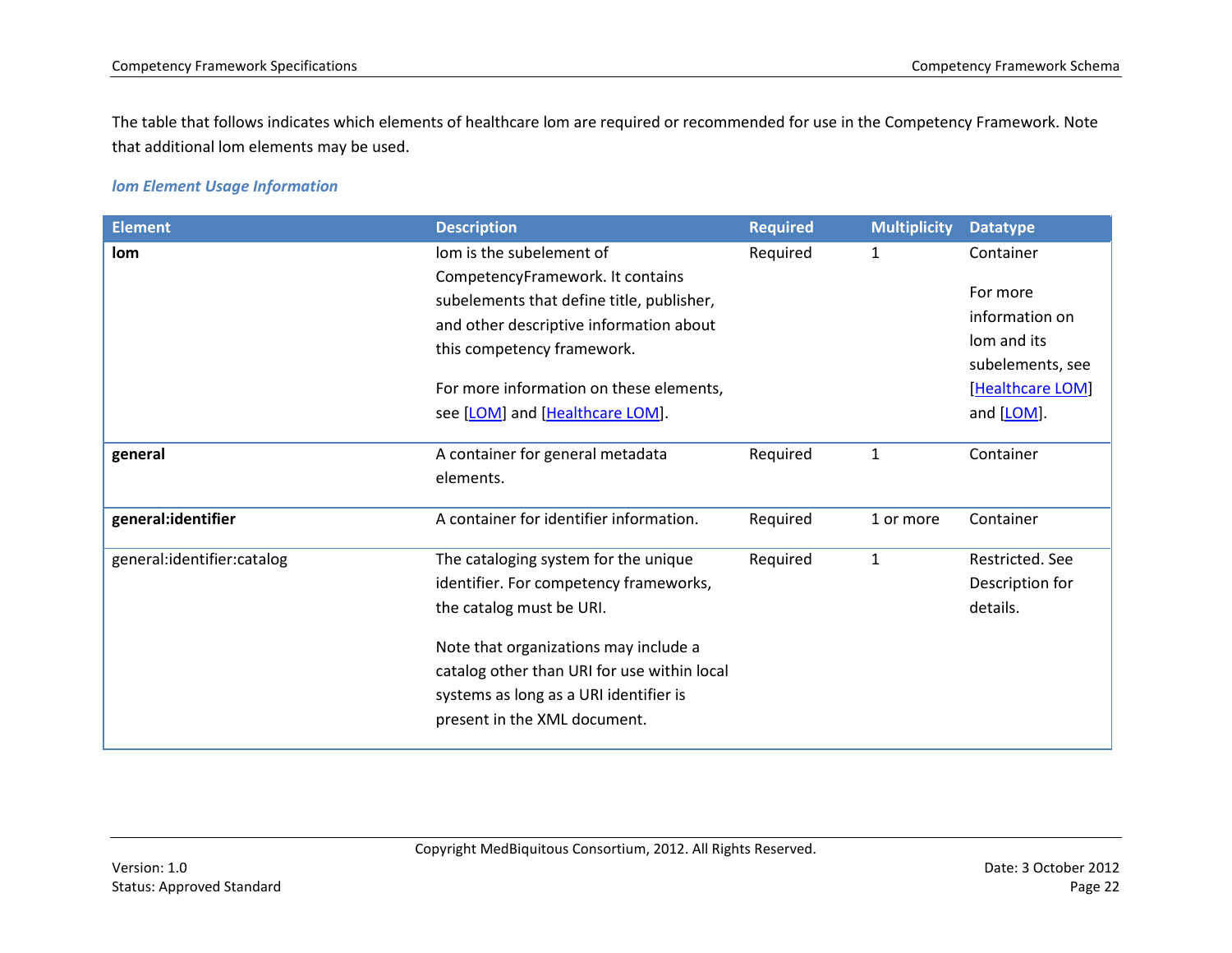| <b>Element</b>            | <b>Description</b>                                                                                                                                              | <b>Required</b> | <b>Multiplicity</b> | <b>Datatype</b>                                      |
|---------------------------|-----------------------------------------------------------------------------------------------------------------------------------------------------------------|-----------------|---------------------|------------------------------------------------------|
| general:identifier:entry  | Defines a unique identifier for the<br>competency framework. For competency<br>frameworks, identifiers must be in the<br>form of a URI.                         | Required        | $\mathbf{1}$        | anyURI                                               |
|                           | Note that organizations may include an<br>entry other than a URI for use within local<br>systems as long as a URI identifier is<br>present in the XML document. |                 |                     |                                                      |
|                           |                                                                                                                                                                 |                 |                     |                                                      |
| general:title             | Defines the title for this competency<br>framework in one or more languages.                                                                                    | Required        | $\mathbf{1}$        | LanguageString                                       |
| general: description      | A short description of the competency<br>framework.                                                                                                             | Recommended     | 0 or more           | LanguageString                                       |
| lifecycle                 | A container for elements relating to the<br>lifecycle of the framework.                                                                                         | Recommended     | 0 or 1              | Container                                            |
| lifecycle: status         | A container for elements describing the<br>status of the competency framework.                                                                                  | Recommended     | 0 or 1              | Container                                            |
| lifecycle: status: source | The source of the vocabulary for status.<br>Use LOMv1.0.                                                                                                        | Recommended     | 0 or 1              | <b>Restricted See</b><br>Description for<br>details. |
| lifecycle: status: value  | The status of the competency framework.<br>Valid values are: draft, final, revised,<br>unavailable. Use of draft and final values<br>is recommended.            | Recommended     | 0 or 1              | Restricted. See<br>Description for<br>details.       |

Copyright MedBiquitous Consortium, 2012. All Rights Reserved.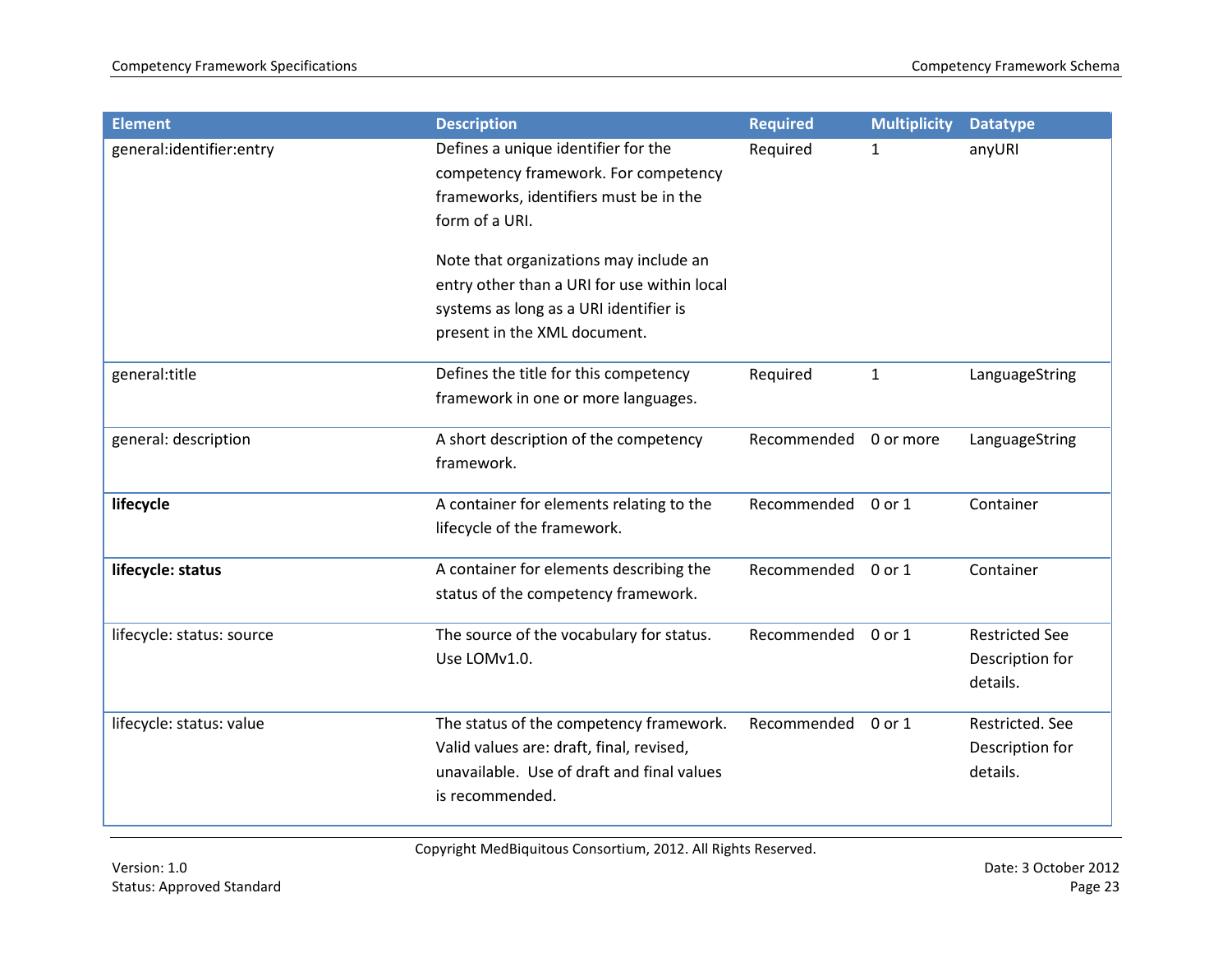| <b>Element</b>                     | <b>Description</b>                                                                                                                                                                                                                                                                                                                                            | <b>Required</b> | <b>Multiplicity</b> | <b>Datatype</b>                                                      |
|------------------------------------|---------------------------------------------------------------------------------------------------------------------------------------------------------------------------------------------------------------------------------------------------------------------------------------------------------------------------------------------------------------|-----------------|---------------------|----------------------------------------------------------------------|
| lifecycle: contribute              | A container for elements the people and<br>organizations that have contributed to the<br>competency framework.                                                                                                                                                                                                                                                | Recommended     | $0$ or $1$          | Container                                                            |
| lifecycle: contribute: role        | A container for elements describing the<br>publisher and other entities involved in<br>the development of this framework. Use<br>the role and entity elements within the<br>lifecycle element to indicate the publisher<br>of the competency framework. Role<br>should have a value of publisher and be<br>paired with an entity describing the<br>publisher. | Recommended     | 0 or more           | Container                                                            |
| lifecycle: contribute: role:source | The source of the vocabulary for role.<br>When describing the publisher, use<br>LOMv1.0.                                                                                                                                                                                                                                                                      | Recommended     | 0 or 1              | Restricted. See<br>Description for<br>details.                       |
| lifecycle: contribute: role: value | The role being described. To describe the<br>publisher, value should be publisher.                                                                                                                                                                                                                                                                            | Recommended     | 0 or 1              | Restricted. See<br>Description for<br>details.                       |
| lifecycle: contribute: entity      | Use the role and entity elements within<br>the lifecycle element to indicate the<br>publisher of the competency framework.<br>Entity includes a vcard reference to the<br>publisher and should be paired with a role<br>that has a value of publisher.                                                                                                        | Recommended     | 0 or more           | CharacterString in<br><b>VCARD</b> format. See<br>[LOM] for details. |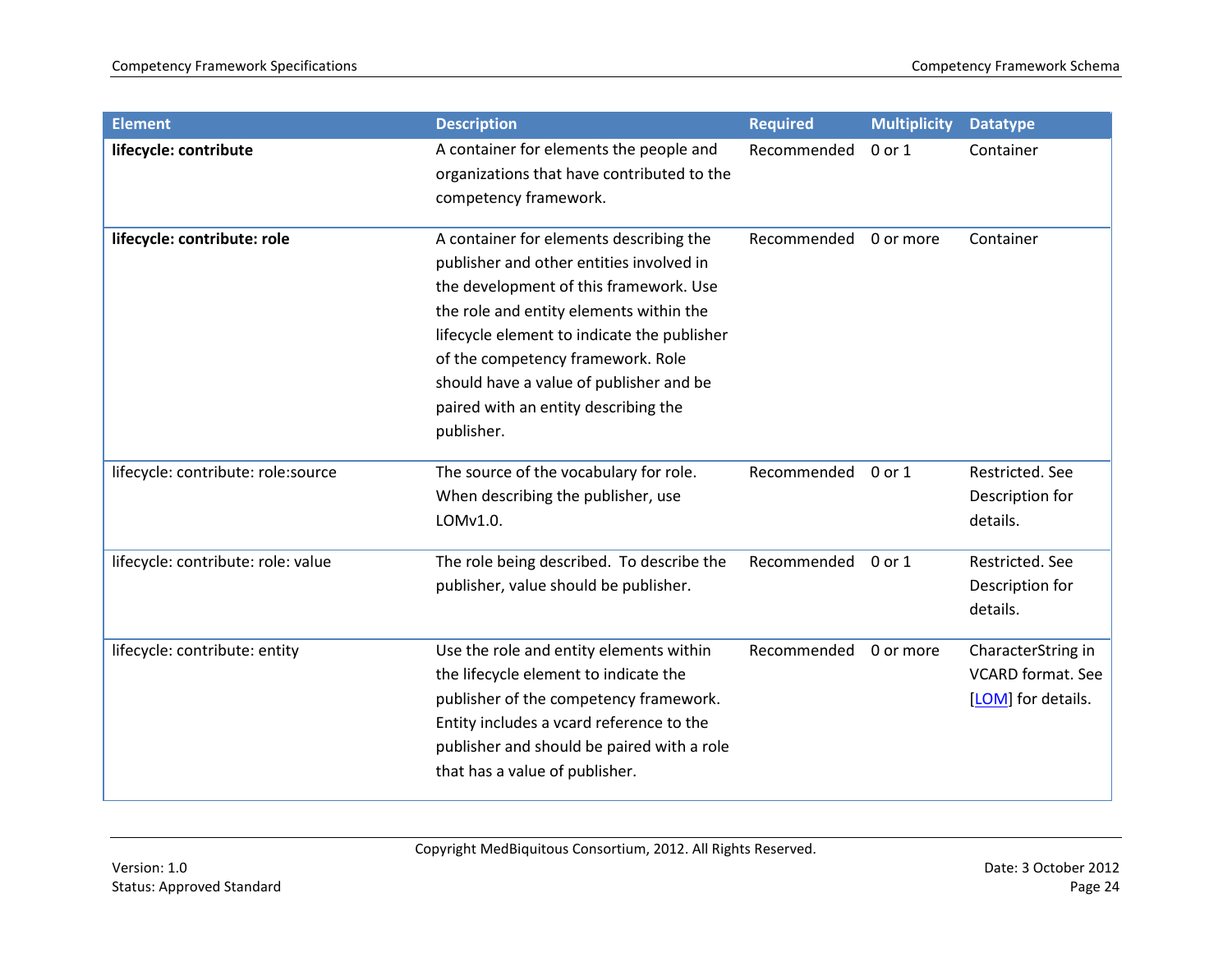| <b>Element</b>              | <b>Description</b>                                                                                                                                                                                                                                                                                                                                                                                                                                 | <b>Required</b> | <b>Multiplicity</b> | <b>Datatype</b>                                |
|-----------------------------|----------------------------------------------------------------------------------------------------------------------------------------------------------------------------------------------------------------------------------------------------------------------------------------------------------------------------------------------------------------------------------------------------------------------------------------------------|-----------------|---------------------|------------------------------------------------|
| educational                 | A container element for elements related<br>to the educational aspects of the<br>framework.                                                                                                                                                                                                                                                                                                                                                        | Recommended     | $0$ or $1$          | Container                                      |
| educational: context        | A container for elements describing the<br>educational environment for which the<br>competency framework is intended.                                                                                                                                                                                                                                                                                                                              | Recommended     | 0 or more           | Container                                      |
| educational: context:source | The source of the vocabulary for<br>educational context. To use the<br>MedBiquitous vocabulary, use<br>HEALTHCARE_LOMv1.                                                                                                                                                                                                                                                                                                                           | Recommended     | 0 or 1              | Restricted. See<br>Description for<br>details. |
| educational:context:value   | The educational context for which the<br>framework is intended. Use a term from<br>the following MedBiquitous vocabulary<br>(described in HealthcareLOM):<br>patient education<br>$\bullet$<br>caregiver education<br>primary education<br>secondary education<br>vocational training<br>undergraduate education<br>undergraduate professional<br>٠<br>education<br>graduate professional education<br>continuing professional<br>٠<br>development | Recommended     | 0 or 1              | Restricted. See<br>Description for<br>details. |

Copyright MedBiquitous Consortium, 2012. All Rights Reserved.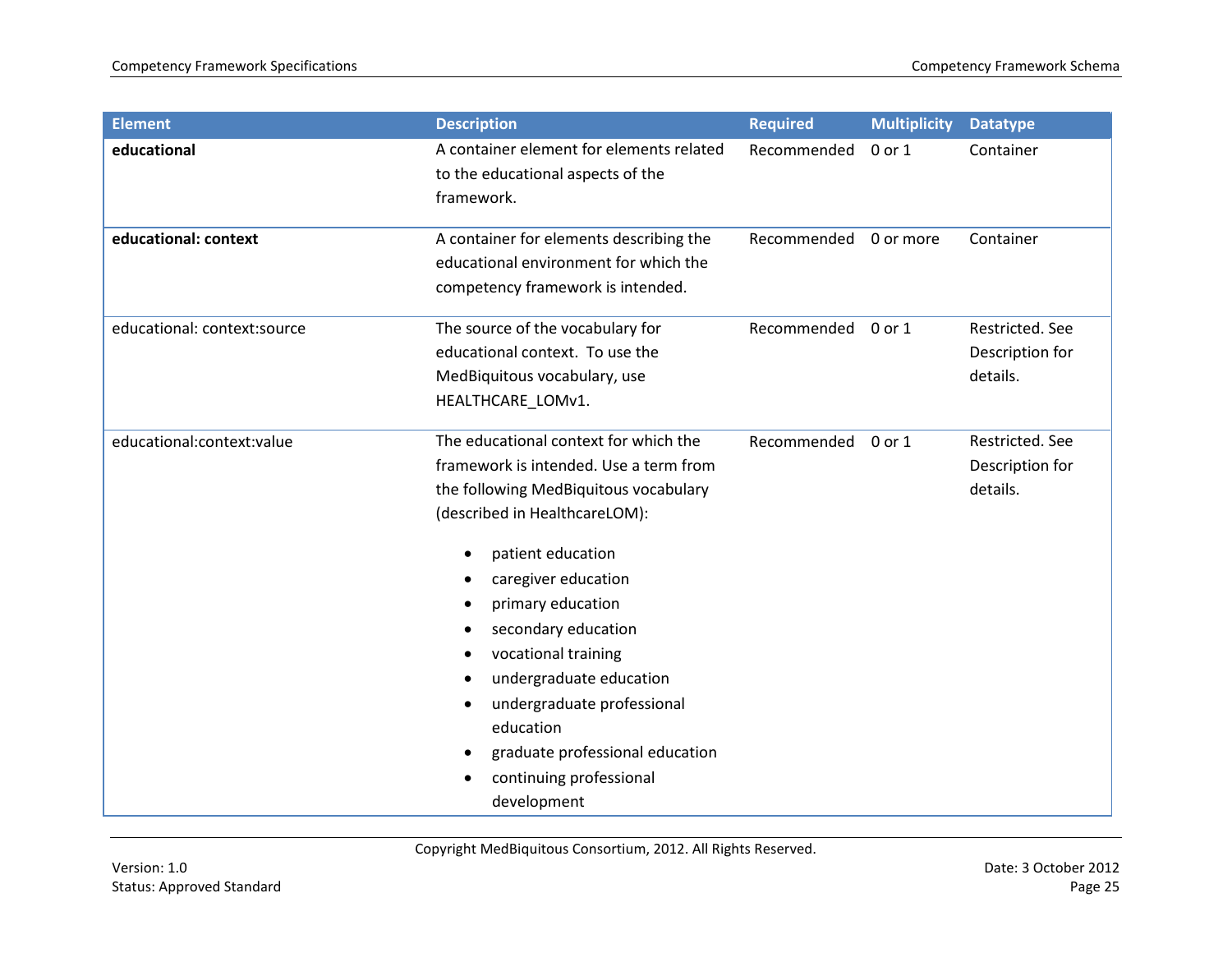| <b>Element</b>                                  | <b>Description</b>                                                                                                                                                                                 | <b>Required</b> | <b>Multiplicity</b> | <b>Datatype</b>                                |
|-------------------------------------------------|----------------------------------------------------------------------------------------------------------------------------------------------------------------------------------------------------|-----------------|---------------------|------------------------------------------------|
| rights                                          | A container element for information on<br>copyright and other restrictions.                                                                                                                        | Recommended     | $0$ or $1$          | Container                                      |
| rights: copyrightAndOtherRestrictions           | A container for elements indicating<br>whether or not copyright or other<br>restrictions exist on the competency<br>framework.                                                                     | Recommended     | 0 or 1              | Container                                      |
| rights:<br>copyrightAndOtherRestrictions:source | The source of the vocabulary used to<br>describe copyright and other restrictions.<br>To use the lom vocabulary, use LOMv1.0.                                                                      | Recommended     | 0 or 1              | Restricted. See<br>Description for<br>details. |
| rights: copyrightAndOtherRestrictions:value     | Indicates whether or not copyright and<br>other restrictions exist. Valid values are<br>yes and no.                                                                                                | Recommended     | 0 or 1              | Restricted. See<br>Description for<br>details. |
| rights: description                             | The description element within rights<br>provides a brief description of the<br>copyright or other constraints on the<br>competency framework. The description<br>may include a link to a license. | Recommended     | $0$ or $1$          | LanguageString                                 |
| healthcareMetadata                              | A container element for healthcare<br>related metadata.                                                                                                                                            | Recommended     | 0 or 1              | Container                                      |
| healthcareMetadata:healthcareEducation          | A container element for healthcare<br>education related metadata.                                                                                                                                  | Recommended     | 0 or 1              | Container                                      |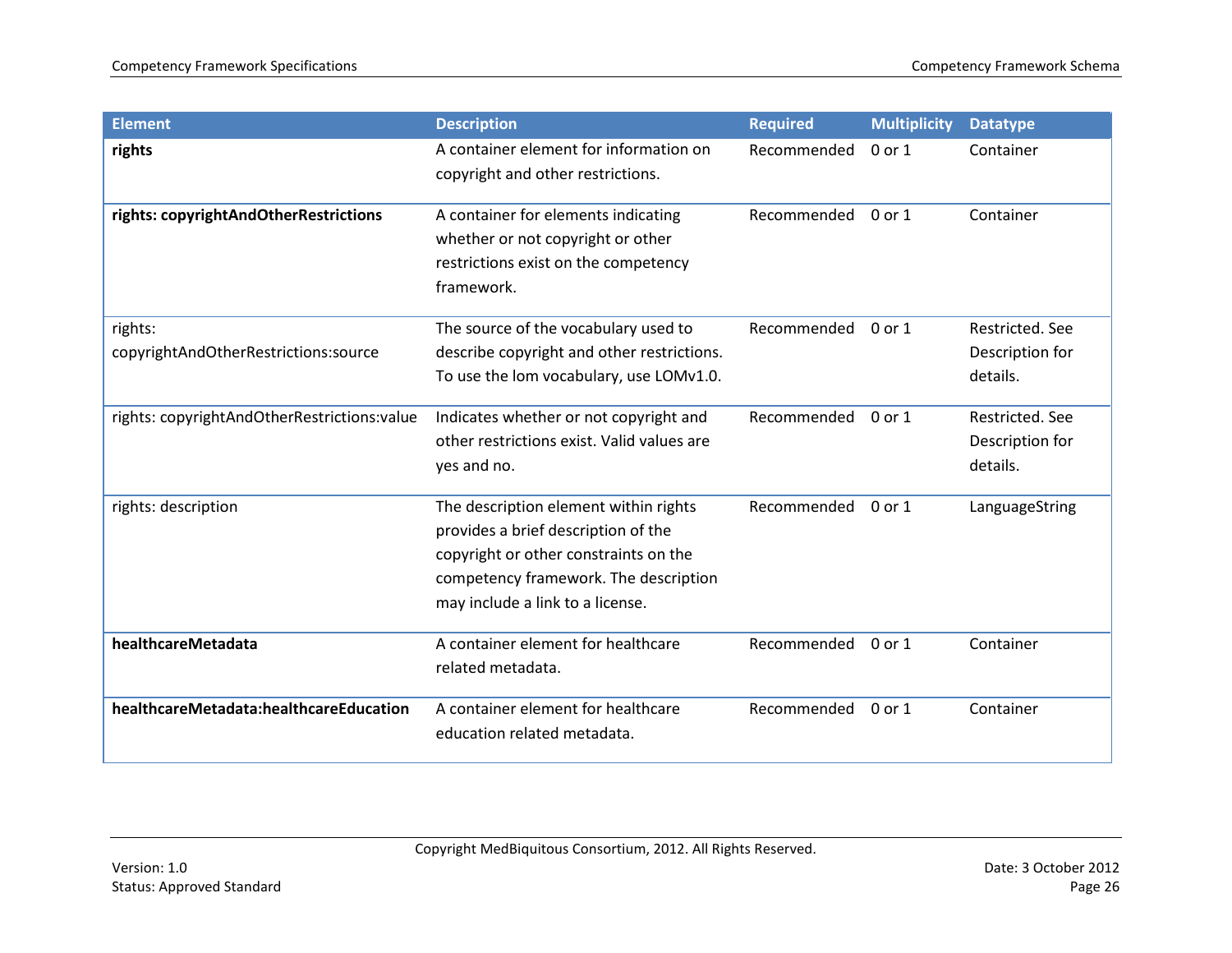| <b>Element</b>                                                           | <b>Description</b>                                                                                       | <b>Required</b> | <b>Multiplicity</b> | <b>Datatype</b> |
|--------------------------------------------------------------------------|----------------------------------------------------------------------------------------------------------|-----------------|---------------------|-----------------|
| healthcareMetadata:healthcareEducation<br>targetAudience                 | A container element for information<br>about the target audience for whom this<br>framework is intended. | Recommended     | 0 or 1              | Container       |
| healthcareMetadata:<br>healthcareEducation:targetAudience:<br>profession | The health profession for which this<br>competency framework is intended.                                | Recommended     | 0 or 1              | LanguageString  |

#### Example:

```
<lom:lom>
      <lom:general>
         <lom:identifier>
            <lom:catalog>URI</lom:catalog>
            <lom:entry>http://www.example.org/framework1</lom:entry>
         </lom:identifier>
         <lom:title>
            <lom:string language="en">The Competent Physician</lom:string>
         </lom:title>
         <lom:description>
            <lom:string language="en">The Competent Physician describes the knowledge, skills, and 
abilities a physician should have.</lom:string>
         </lom:description>
      </lom:general>
      <lom:lifeCycle>
         <lom:version>
            <lom:string>1.0</lom:string>
         </lom:version>
         <lom:contribute>
```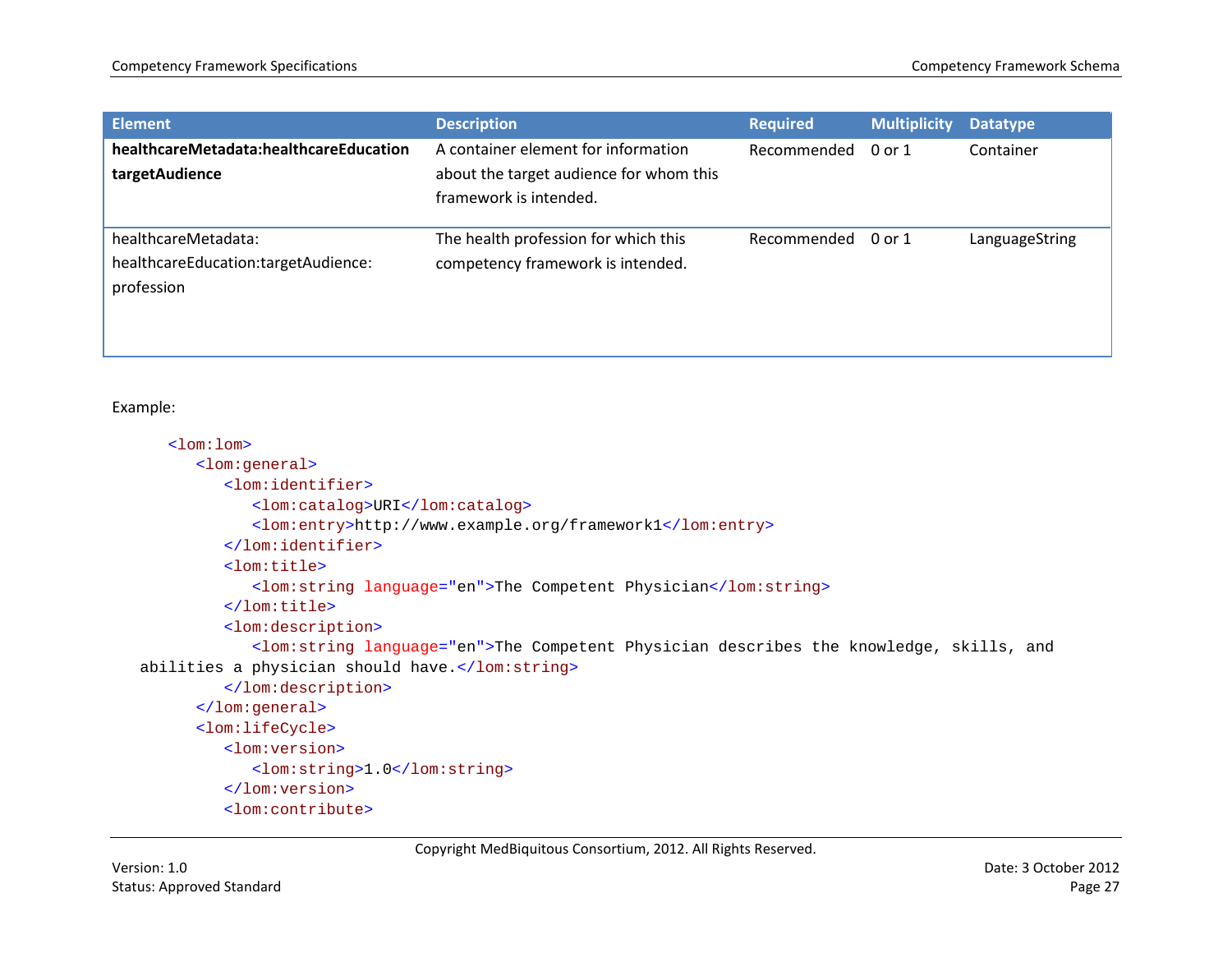```
<lom:entity> BEGIN:VCARD&#13;&#10;VERSION:2.1&#13;&#10;ORG:Association of Worldwide
Physicians

END:VCARD </lom:entity>
            <lom:role>
               <lom:source>LOMv1.0</lom:source>
               <lom:value>publisher</lom:value>
            </lom:role>
         </lom:contribute>
      </lom:lifeCycle>
      <lom:educational>
         <lom:context>
            <lom:source>HEALTHCARE_LOMv1</lom:source>
            <lom:value>undergraduate professional education</lom:value>
         </lom:context>
      </lom:educational>
      <lom:rights>
         <lom:copyrightAndOtherRestrictions>
            <lom:source>LOMv1.0</lom:source>
            <lom:value>yes</lom:value>
         </lom:copyrightAndOtherRestrictions>
         <lom:description>
            <lom:string language="en">Creative Commons Attribution 3.0 Unported license, 
http://creativecommons.org/licenses/by/3.0/</lom:string>
         </lom:description>
      </lom:rights>
      <hx:healthcareMetadata>
         <hx:healthcareEducation>
            <hx:targetAudience>
               <hx:profession>
                  <lom:string language="en">physician</lom:string>
               </hx:profession>
            </hx:targetAudience>
         </hx:healthcareEducation>
      </hx:healthcareMetadata>
   \langlelom:lom>
```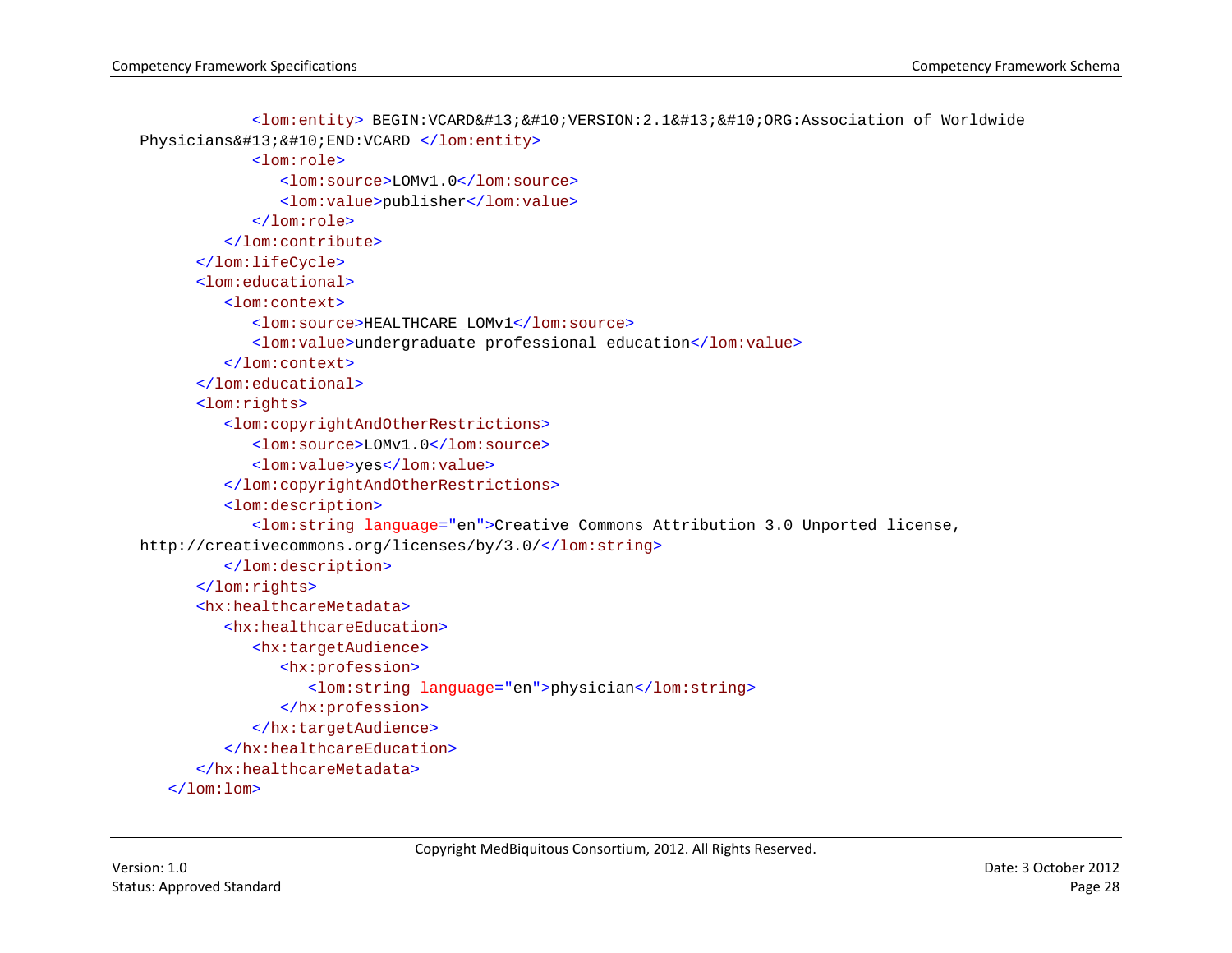### **8.3 SupportingInformation**

<span id="page-28-0"></span>SupportingInformation includes or links to supporting information, such as descriptions of the rationale for developing the framework and its intended use.

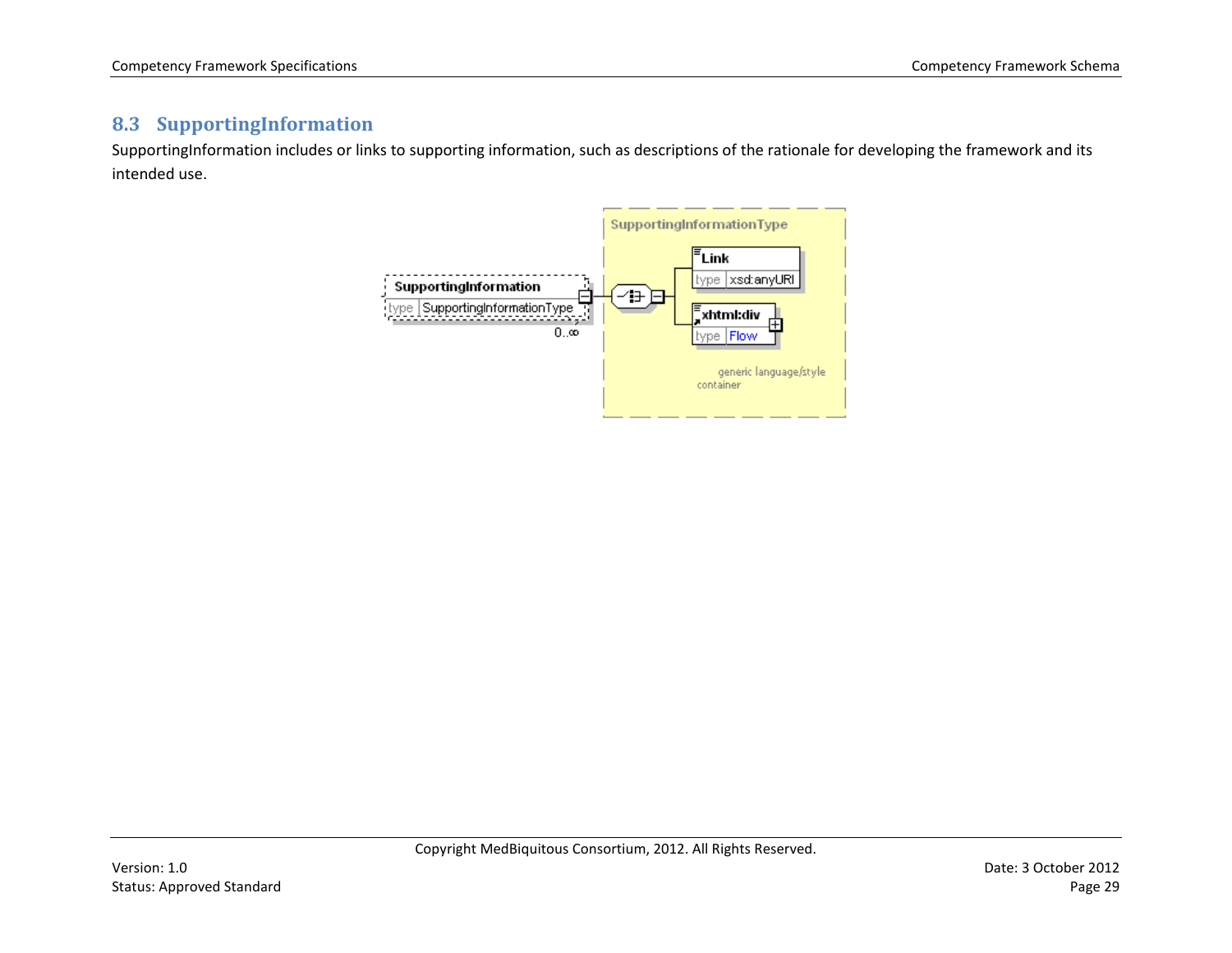#### *SupportingInformation Element Information*

| <b>Element</b>        | <b>Description</b>                                                                                                                                                                                                                        | <b>Required</b>                            | <b>Multiplicity</b> | <b>Datatype</b>                                       |
|-----------------------|-------------------------------------------------------------------------------------------------------------------------------------------------------------------------------------------------------------------------------------------|--------------------------------------------|---------------------|-------------------------------------------------------|
| SupportingInformation | SupportingInformation is the subelement of<br>CompetencyFramework. It contains subelements that include or<br>link to supporting information, such as descriptions of the<br>rationale for developing the framework and its intended use. | Optional                                   | 0 or more           | Container                                             |
| Link                  | Link is the subelement of Supporting Information. It provides a<br>URL or URI reference to a supporting resource, such as a pdf or<br>html file describing the purpose of the framework in detail.<br>Link must contain a valid URI.      | Either Link or<br>xhtml:div is<br>required | 0 or 1              | Restricted                                            |
| xhtml:div             | A div element is a mixed type element referenced from XHTML.<br>The div element can include a mix of text and XHTML tags as<br>specified by the XHTML schema.                                                                             | Either Link or<br>xhtml:div is<br>required | 0 or 1              | Container<br>For more<br>information, see<br>[XHTML]. |

The following example provides a link:

<SupportingInformation>

<Link>http://www.scottishdoctor.org/resources/scottishdoctor3.doc</Link> </SupportingInformation>

#### The following example shows the use of XHTML:

```
<SupportingInformation>
  <xhtml:div>
      <xhtml:h2>The Scottish Deans Medical Curriculum Group (SDMCG)</xhtml:h2>
      <xhtml:p>Following the publication of &lsquo;Tomorrow&rsquo;s Doctors&rsquo; by the UK General
     Medical Council (GMC) in 1993, the five Scottish Medical Schools (Universities of Aberdeen, 
     Dundee, Edinburgh, Glasgow and St Andrews) had a series of meetings to discuss the implications
```
Copyright MedBiquitous Consortium, 2012. All Rights Reserved.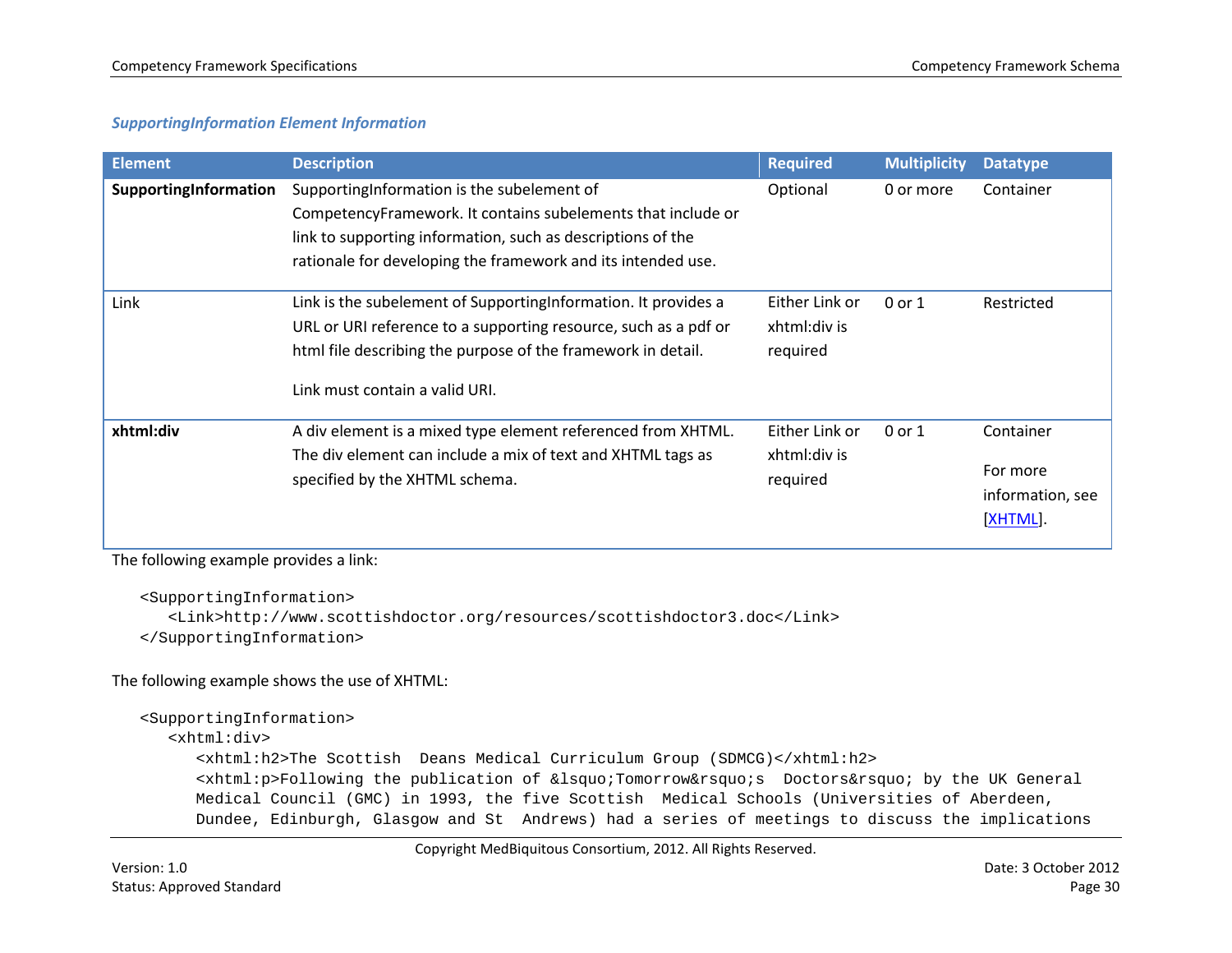of the recommendations. As a result of these discussions, the Scottish Deans' Medical Curriculum Group (SDMCG) was set up in 1999. The purpose of the SDMCG is to discuss and where necessary coordinate the development, delivery and evaluation of their undergraduate curricula and to ensure that the graduates from each school are of an equivalent standard.  $\langle x$ html:p> <xhtml:p>The Group comprises two members from each School, one of whom is the Teaching Dean or equivalent. The Group also has as members a medical education IT expert, an educationalist, who also acts as the Project Officer, a Post Graduate Dean and an administrator. The activities of the Group are funded by the five Schools, with earlier support coming from NHS Education for Scotland. The SDMCG reports to the Board for Academic Medicine in Scotland.</xhtml:p>  $\leq$ xhtml:p>The Scottish Doctor publications have been the most visible results of the SDMCG's activities. Other projects include ones on standard setting, student portfolios, learning in acute care, communication skills and anatomy and some of these projects are ongoing. There is also a standing IT/informatics subgroup (The Medical Education Informatics Group). The SDMCG has proved a valuable forum for the Schools to discuss national issues such as Government or NHS consultation documents or guidance from specialty groupings about undergraduate medical curricular content. The Group has recently appointed a Senior University Teacher in Law, Ethics and Risk Management. The holder of this post, which is funded by the Medical and Dental Defence Union of Scotland, works with all five Schools on their continuing development of this important curricular theme.</xhtml:p>

</xhtml:div>

# </SupportingInformation>

#### **8.4 Relation**

<span id="page-30-0"></span>Relation defines a relationship between two components of a framework.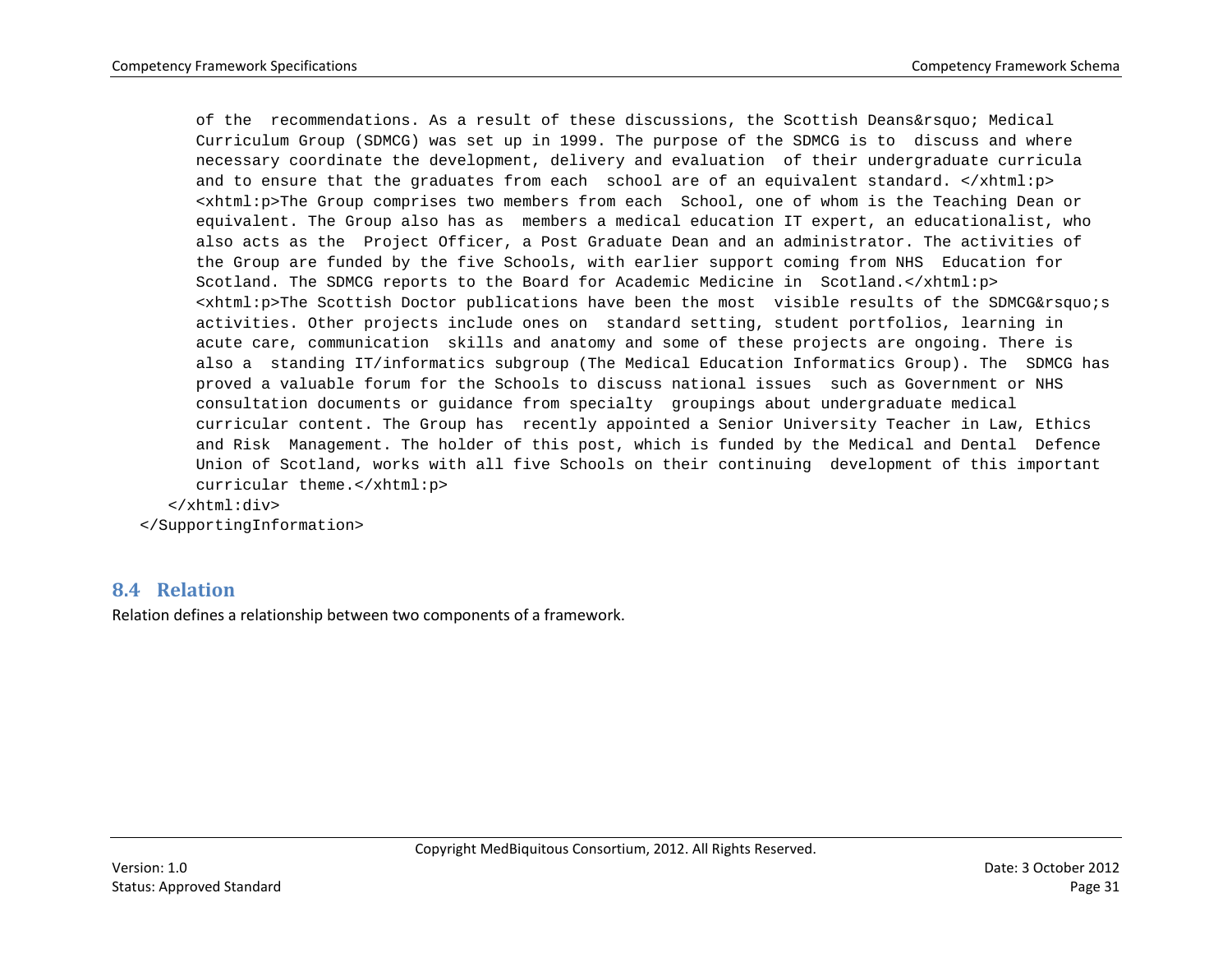

Generated by XMLSpy

www.altova.com

#### *Relation Element Information*

| <b>Element</b> | <b>Description</b>                                                                          | <b>Required</b> | <b>Multiplicity</b> | <b>Datatype</b> |
|----------------|---------------------------------------------------------------------------------------------|-----------------|---------------------|-----------------|
| Relation       | Relation is the subelement of CompetencyFramework. It contains subelements that             | Optional        | 0 or more           | Container       |
|                | define a relationship between two components of a framework. The following types of         |                 |                     |                 |
|                | relationships are allowed:                                                                  |                 |                     |                 |
|                | A competency may have a broader competency.                                                 |                 |                     |                 |
|                | Conversely, a competency may have a narrower competency.<br>٠                               |                 |                     |                 |
|                | A competency may have a narrower external framework.<br>$\bullet$                           |                 |                     |                 |
|                | Conversely, an external framework may have a broader competency.<br>٠                       |                 |                     |                 |
|                | A competency may be related to another competency.<br>٠                                     |                 |                     |                 |
|                | A competency may be related to an external framework.<br>$\bullet$                          |                 |                     |                 |
|                |                                                                                             |                 |                     |                 |
|                | No other relationships may be defined. Cyclical references are forbidden as are any         |                 |                     |                 |
|                | references that result in a hierarchical conflict. For more information, see the note about |                 |                     |                 |
|                | hierarchical conflict following this section.                                               |                 |                     |                 |

Copyright MedBiquitous Consortium, 2012. All Rights Reserved.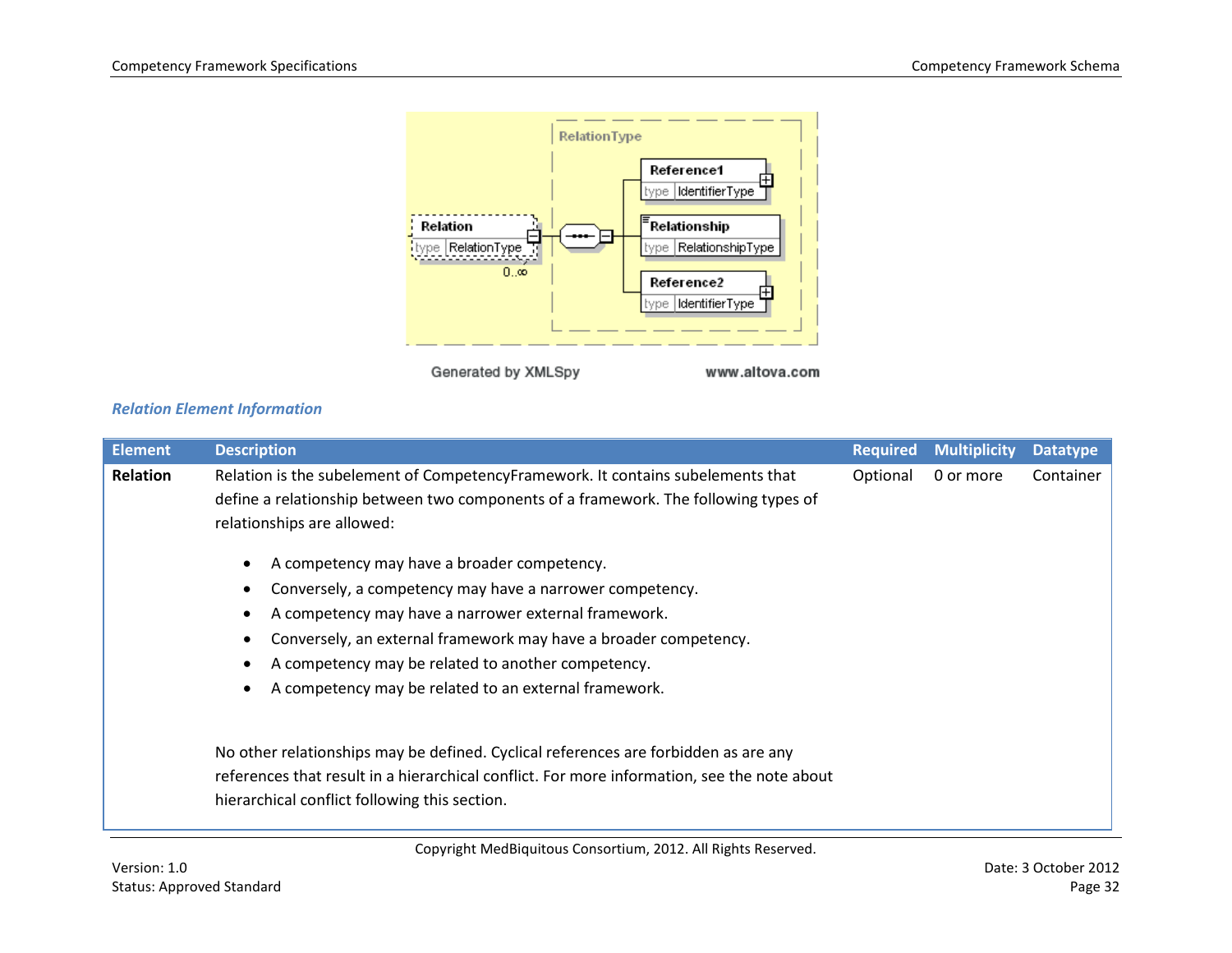| Reference1   | Reference1 is the subelement of Relation. It identifies a single competency with a                  | Required | $\overline{1}$ | Container  |
|--------------|-----------------------------------------------------------------------------------------------------|----------|----------------|------------|
|              | relationship to the componentspecified in Reference2.                                               |          |                |            |
| Relationship | Relationship is a subelement of Relation. It defines the nature of the relationship                 | Required | $\mathbf{1}$   | Restricted |
|              | between the components of the framework specified inReference1 and Reference2.<br>Valid values are: |          |                |            |
|              |                                                                                                     |          |                |            |
|              | http://www.w3.org/2004/02/skos/core#broader                                                         |          |                |            |
|              | which means has broader concept                                                                     |          |                |            |
|              | http://www.w3.org/2004/02/skos/core#narrower                                                        |          |                |            |
|              | which means has narrower concept                                                                    |          |                |            |
|              | http://www.w3.org/2004/02/skos/core#related                                                         |          |                |            |
|              | which means has related concept.                                                                    |          |                |            |
|              | Has broader concept and has narrower concept, indicated by                                          |          |                |            |
|              | http://www.w3.org/2004/02/skos/core#broader and                                                     |          |                |            |
|              | http://www.w3.org/2004/02/skos/core#narrower, are converse relationships. If                        |          |                |            |
|              | Component1 has broader concept Component2, Component2 must have narrower                            |          |                |            |
|              | concept Component1. The converse relationship does not need to be explicitly encoded;               |          |                |            |
|              | it should be understood based on the nature of the relationship between the two<br>components.      |          |                |            |
|              |                                                                                                     |          |                |            |
|              | Has related concept, http://www.w3.org/2004/02/skos/core#related, may be used for                   |          |                |            |
|              | any relationship that is non-hierarchical.                                                          |          |                |            |
|              | The valid values of the relation element are taken from the Simple Knowledge                        |          |                |            |
|              | Organizations System [SKOS].                                                                        |          |                |            |
| Reference2   | Reference2 is the subelement of Relation. It identifies the component that has a                    | Required | $\mathbf{1}$   | Container  |
|              | relationship to the component specified in Reference1.                                              |          |                |            |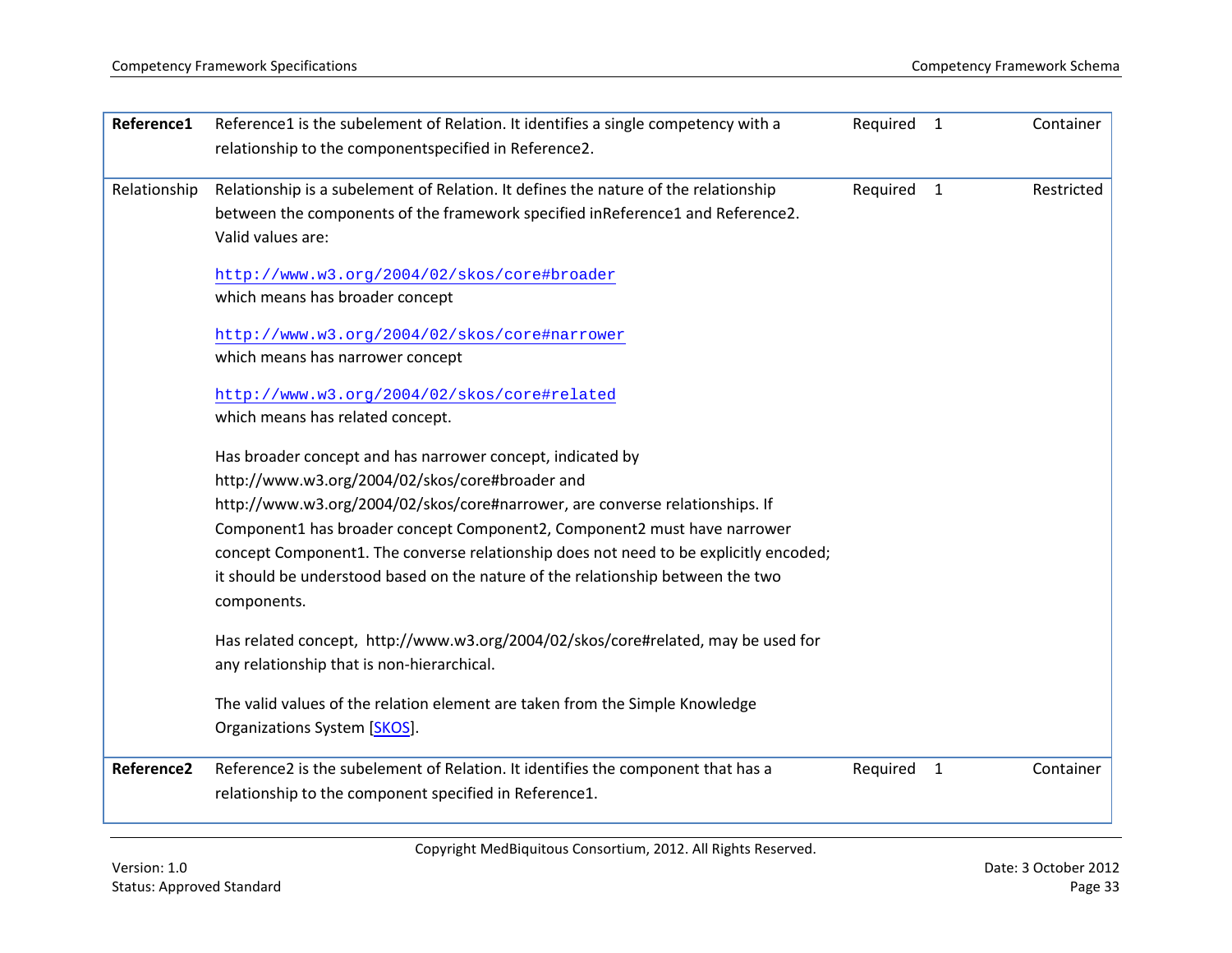Example:

```
<Relation>
   <Reference1>
     <Catalog>URI</Catalog>
     <Entry>http://www.example.org/competency123</Entry>
   </Reference1>
  <Relationship>http://www.w3.org/2004/02/skos/core#broader</Relationship>
   <Reference2>
     <Catalog>URI</Catalog>
     <Entry>http://www.example.org/competency234</Entry>
  </Reference2>
</Relation>
```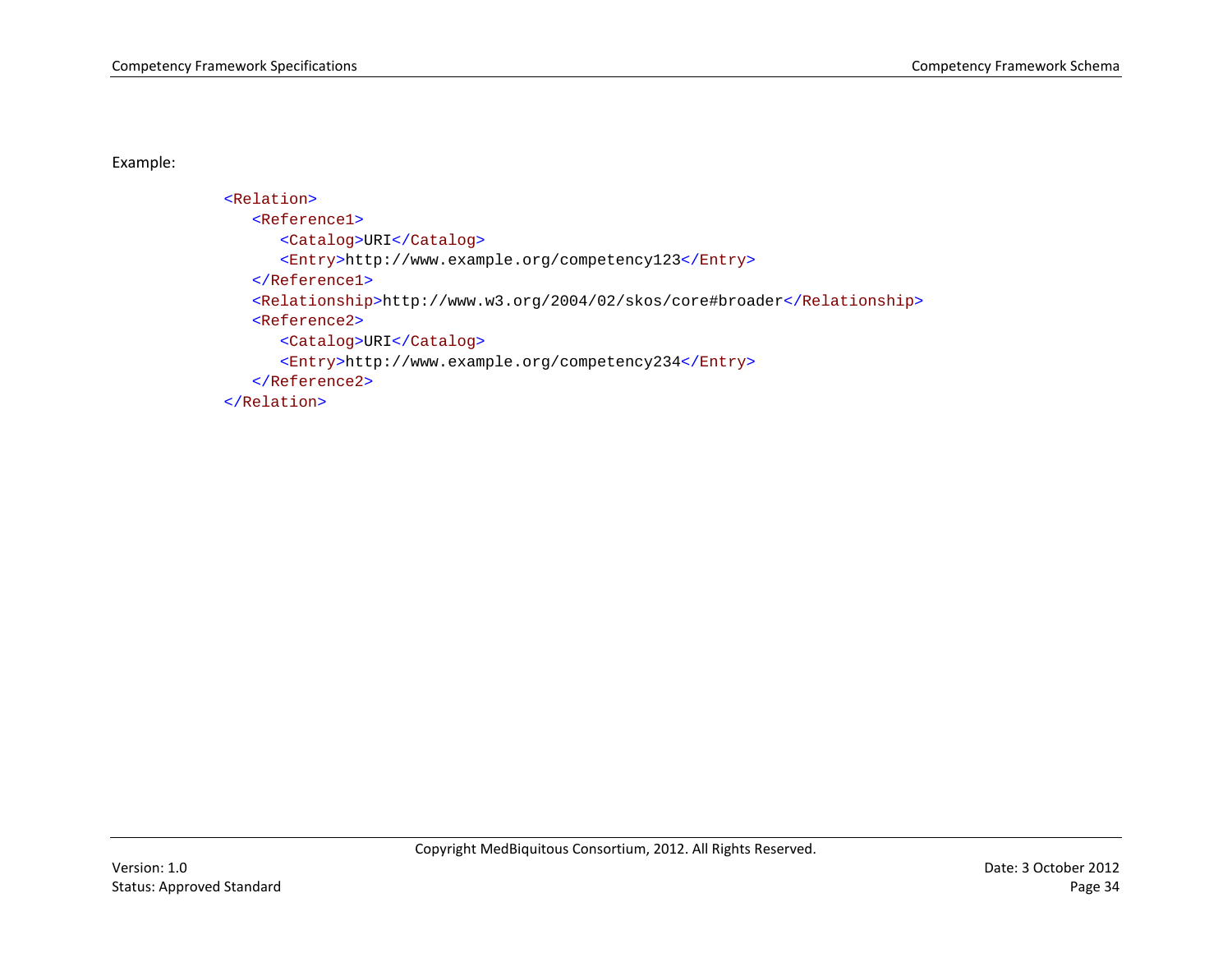# <span id="page-34-0"></span>**8.5 Note about Hierarchical Conflict**

The ability to define relations to external competency objects and frameworks provides a great deal of flexibility in defining a competency framework, but it also has the potential to lead to confusion. This standard explicitly forbids any relations that result in a hierarchical conflict, as in the example below.



Framework A has no external references.



Framework B incorporates Framework A. Competency object B3 is broader than Framework A.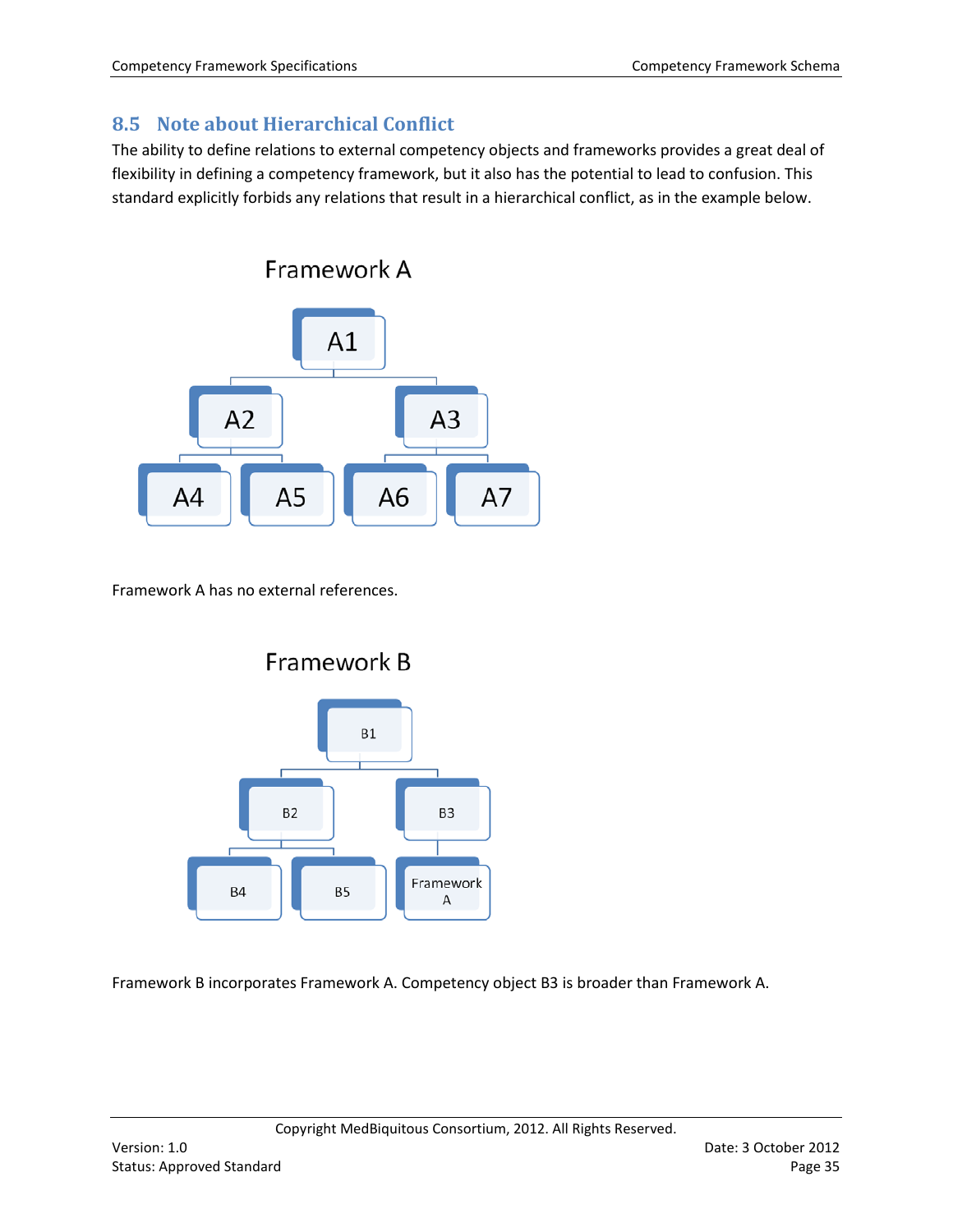

Framework C incorporates a competency from framework A and all of Framework B, saying that competency object A1 is broader than Framework B. This is a hierarchical conflict since Framework B explicitly defines Framework A, and therefore all of its competency objects, including A1, as narrower than competency object B3, which is a part of framework B. The resulting string of relations look like this:



The hierarchical relation shown in red clearly conflicts with the hierarchical relation shown in green.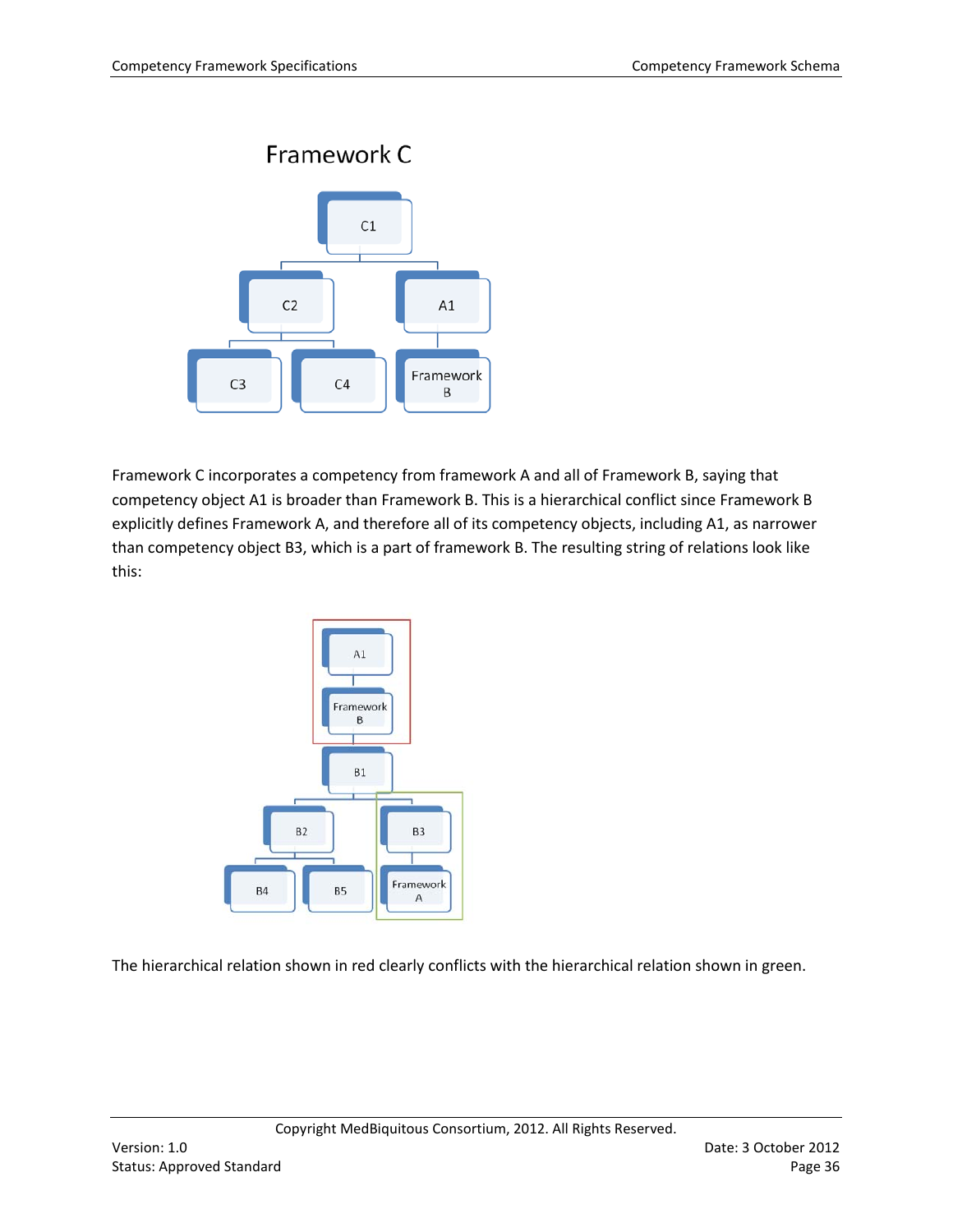# <span id="page-36-0"></span>**9 Sample XML Documents**

```
<?xml version="1.0" encoding="UTF-8"?>
<CompetencyFramework xmlns="http://ns.medbiq.org/competencyframework/v1/"
xmlns:lom="http://ltsc.ieee.org/xsd/LOM"
xmlns:hx="http://ns.medbiq.org/lom/extend/v1/"
xmlns:xsi="http://www.w3.org/2001/XMLSchema-instance"
xsi:schemaLocation="http://ns.medbiq.org/competencyframework/v1/ 
competencyframework.xsd http://ltsc.ieee.org/xsd/LOM 
http://ns.medbiq.org/lom/healthcarelom.xsd 
http://ns.medbiq.org/lom/extend/v1/ 
http://ns.medbiq.org/lom/healthcare/healthcaremetadata.xsd">
   <lom:lom>
      <lom:general>
         <lom:identifier>
            <lom:catalog>URI</lom:catalog>
            <lom:entry>http://www.example.org/framework1</lom:entry>
         </lom:identifier>
         <lom:title>
            <lom:string language="en">The Competent Physician</lom:string>
         </lom:title>
         <lom:description>
            <lom:string language="en">The Competent Physician describes 
the knowledge, skills, and abilities a physician should have.</lom:string>
         </lom:description>
      </lom:general>
      <lom:lifeCycle>
         <lom:version>
            <lom:string>1.0</lom:string>
         </lom:version>
         <lom:contribute>
            \langlelom:entity>BEGIN:VCARD

VERSION:2.1

ORG:
            Association of Worldwide Physicians
END:VCARD
            </lom:entity>
            <lom:role>
               <lom:source>LOMv1.0</lom:source>
               <lom:value>publisher</lom:value>
            </lom:role>
         </lom:contribute>
      </lom:lifeCycle>
      <lom:educational>
         <lom:context>
            <lom:source>HEALTHCARE_LOMv1</lom:source>
            <lom:value>undergraduate professional education</lom:value>
         </lom:context>
      </lom:educational>
      <lom:rights>
```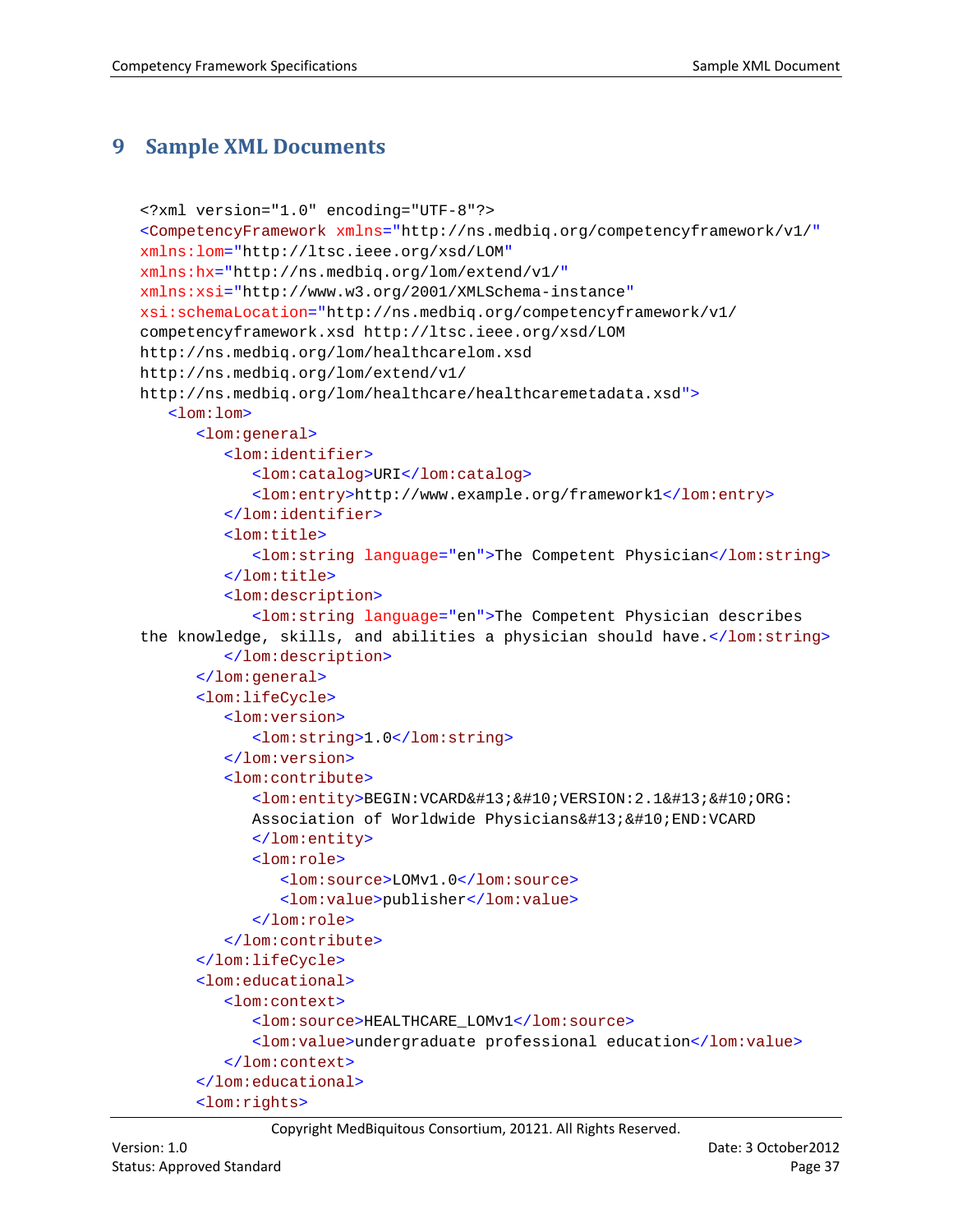```
<lom:copyrightAndOtherRestrictions>
            <lom:source>LOMv1.0</lom:source>
            <lom:value>yes</lom:value>
         </lom:copyrightAndOtherRestrictions>
         <lom:description>
            <lom:string language="en">Creative Commons Attribution 3.0 
Unported license, http://creativecommons.org/licenses/by/3.0/</lom:string>
         </lom:description>
      </lom:rights>
      <hx:healthcareMetadata>
         <hx:healthcareEducation>
            <hx:targetAudience>
               <hx:profession>
                  <lom:string language="en">physician</lom:string>
               </hx:profession>
            </hx:targetAudience>
         </hx:healthcareEducation>
      </hx:healthcareMetadata>
   </lom:lom>
   <EffectiveDate>2011-12-09</EffectiveDate>
   <Includes>
      <Catalog>URI</Catalog>
      <Entry>http://www.example.org/competency1</Entry>
   </Includes>
   <Includes>
      <Catalog>URI</Catalog>
      <Entry>http://www.example.org/competency2</Entry>
   </Includes>
   <Includes>
      <Catalog>URI</Catalog>
      <Entry>http://www.example.org/competency3</Entry>
   </Includes>
   <Relation>
      <Reference1>
         <Catalog>URI</Catalog>
         <Entry>http://www.example.org/competency1</Entry>
      </Reference1>
      <Relationship>http://www.w3.org/2004/02/skos/core#narrower
      </Relationship>
      <Reference2>
         <Catalog>URI</Catalog>
         <Entry>http://www.example.org/competency3</Entry>
      </Reference2>
  </Relation>
   <Relation>
      <Reference1>
         <Catalog>URI</Catalog>
         <Entry>http://www.example.org/competency1</Entry>
      </Reference1>
```
Copyright MedBiquitous Consortium, 20121. All Rights Reserved.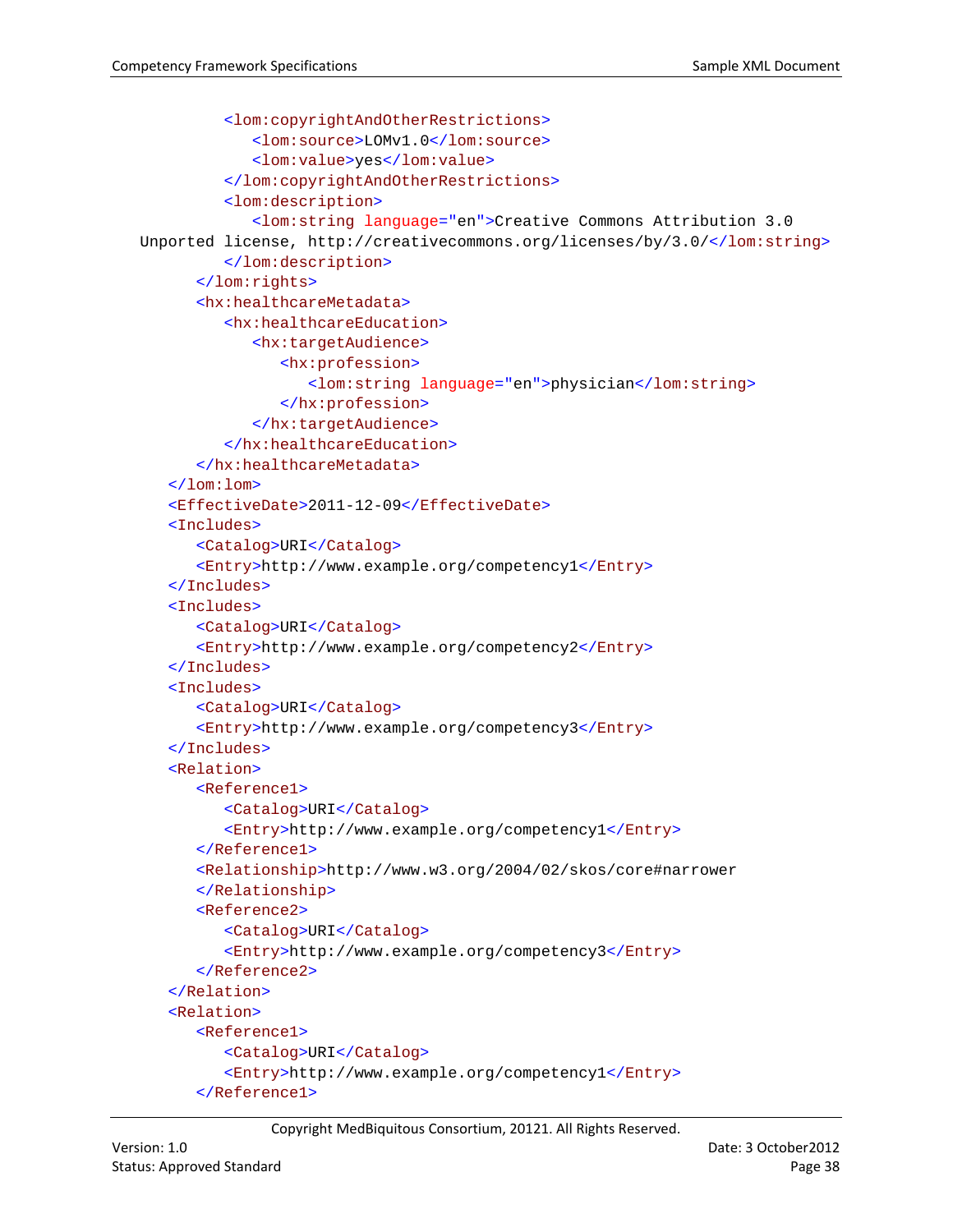```
<Relationship>http://www.w3.org/2004/02/skos/core#narrower
     </Relationship>
      <Reference2>
         <Catalog>URI</Catalog>
         <Entry>http://www.example.org/competency2</Entry>
      </Reference2>
   </Relation>
</CompetencyFramework>
```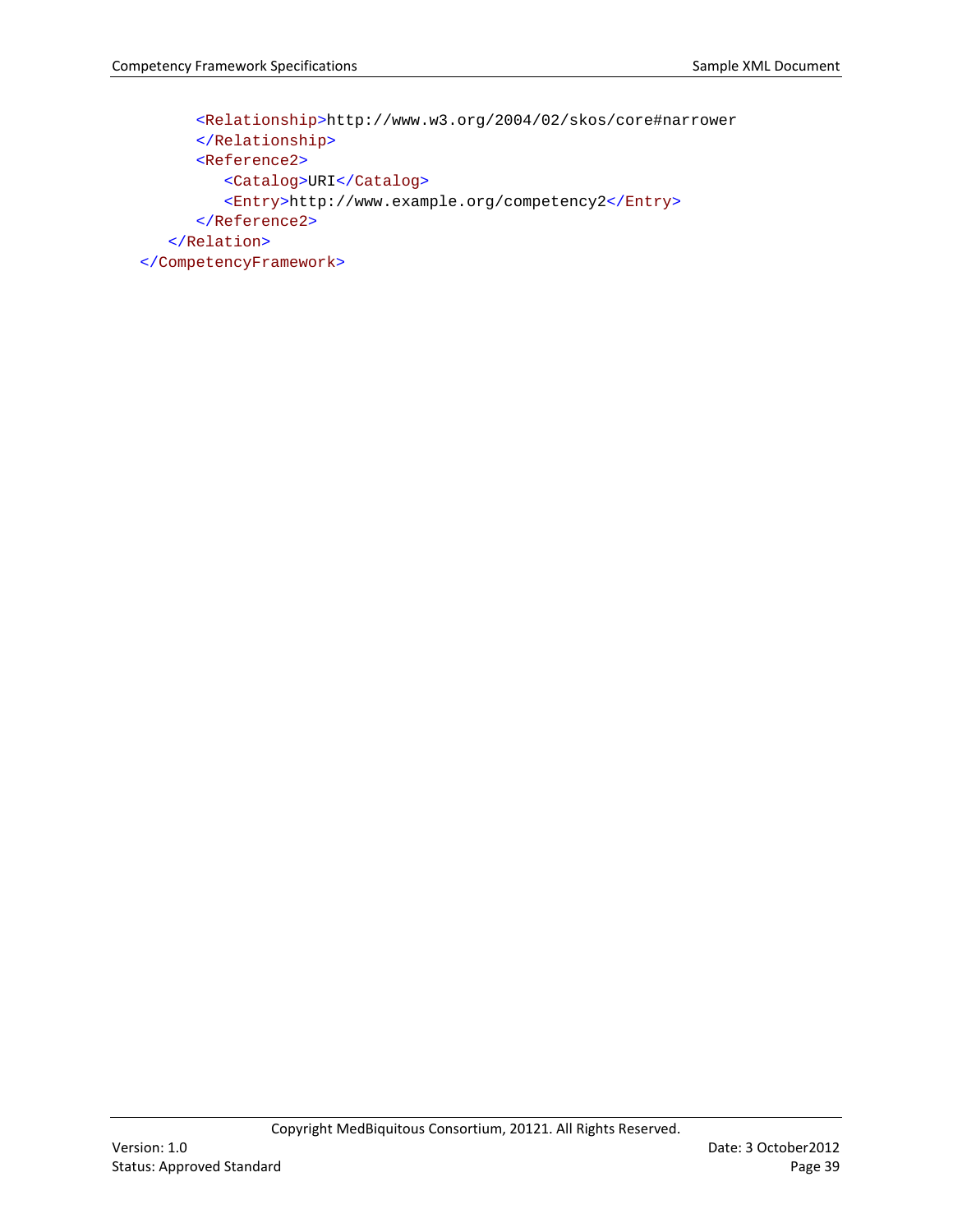# <span id="page-39-0"></span>**10 References**

<span id="page-39-9"></span>For references citing a specific date or edition, only the edition cited applies. For references that do not cite a specific edition, the latest edition of the referenced document (including any amendments or corrigenda) applies.

#### <span id="page-39-1"></span>**Albanese 1**

Albanese MA, Mejicano G, Mullan P, Kokotailo P and Gruppen L. Defining characteristics of educational competencies. *Medical Education* 2008; 42(3):248-55.

#### **Competency Object**

MedBiquitous Competency Object Specifications and description Document. MedBiquitous Website. [http://www.medbiq.org/sites/default/files/CompetencyObjectSpecification.pdf.](http://www.medbiq.org/sites/default/files/CompetencyObjectSpecification.pdf) Accessed June 16, 2011.

#### <span id="page-39-7"></span><span id="page-39-4"></span>**DCMI Terms**

DCMI Metadata Terms, October 11, 2010. Dublin Core Metadata Initiative Website. [http://dublincore.org/documents/2010/10/11/dcmi-terms/.](http://dublincore.org/documents/2010/10/11/dcmi-terms/) Accessed October 17, 2011.

#### **Harden 1**

Harden RM. Learning outcomes and instructional objectives: is there a difference? *Medical Teacher* 2002; 24(2):151-5.

#### <span id="page-39-6"></span>**Harden 2**

<span id="page-39-8"></span>Harden RM, Crosby JR, Davis MH and Friedman M. AMEE Guide No. 14: Outcome-based education: Part 5 – From competency to meta-competency: a model for the specification of learning outcomes. *Medical Teacher* 1999; 21(6):546-52.

#### <span id="page-39-3"></span>**Healthcare LOM**

MEDBIQ LO.10.1-2008, Healthcare Learning Object Metadata, MedBiquitous Website. [http://www.medbiq.org/std\\_specs/standards/index.html#HCLOM.](http://www.medbiq.org/std_specs/standards/index.html#HCLOM) Accessed June 1, 2011.

#### <span id="page-39-2"></span>**IEEE RCD**

1484.20.1-2007 - IEEE Standard for Learning Technology-Data Model for Reusable Competency Definitions, IEEE Standards Association Website. [http://standards.ieee.org/findstds/standard/1484.20.1-](http://standards.ieee.org/findstds/standard/1484.20.1-2007.html.%20Downloaded%20October%2021) [2007.html. Downloaded](http://standards.ieee.org/findstds/standard/1484.20.1-2007.html.%20Downloaded%20October%2021) October 21, 2009.

#### <span id="page-39-5"></span>**LOM**

"IEEE Standard for Learning Technology-Extensible Markup Language (XML) Schema Definition Language Binding for Learning Object Metadata," *IEEE Std 1484.12.3-2005* , vol., no., pp.0\_1-46, 2005 doi: 10.1109/IEEESTD.2005.97889

URL:<http://ieeexplore.ieee.org/stamp/stamp.jsp?tp=&arnumber=1532505&isnumber=32693>

Copyright MedBiquitous Consortium, 20121. All Rights Reserved.